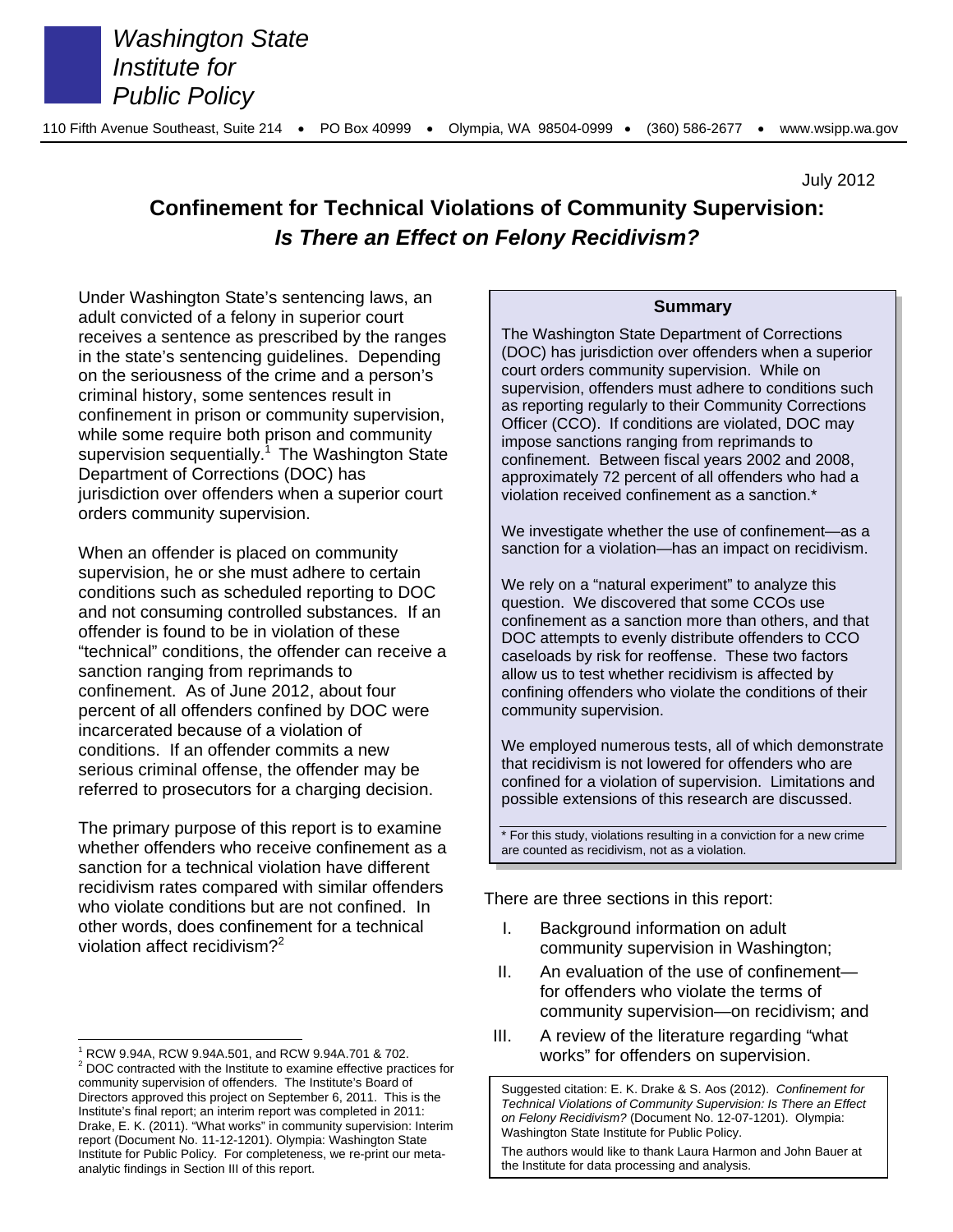# **I. Background on Community Supervision**

Depending on the crime of conviction, offenders can be sentenced by a superior court to a term of supervision between one and three years. $3$ Washington's community supervision caseload has declined in recent years due in part to legislative changes that have affected supervision for certain types of offenders. The trend in community supervision caseloads is plotted in **Exhibit 1**. Major legislation impacting the population includes:

- Elimination of supervision in 2003 for certain low-risk property offenders (ESSB 5990, Chapter 379, Laws of 2003);
- Elimination of supervision in 2009 for misdemeanants sentenced in superior court and low risk felons. This legislation also replaced community supervision ranges with set terms by the offender's current offense type (ESSB 5288, Chapter 375, Laws of 2009); and
- Elimination of "tolling" or the period of time on supervision when an offender does not receive credit for time served on supervision (ESSB 5891, Chapter 40, Laws of 2011).





*WSIPP, 2012* 

#### **Risk for Re-Offense**

In 1999, the Offender Accountability Act (OAA) set state policy regarding the intensity of community supervision. The OAA directs DOC to classify offenders according to their future risk for re-offense and the harm they have caused society in the past. The legislation requires DOC to deploy more staff and rehabilitative resources to higher-risk offenders.

Risk for future offending is estimated by DOC using an assessment that classifies offenders into groups with similar characteristics. The Institute developed a "static" risk assessment, and DOC began using the tool as part of its Risk Level Classification system in 2008.<sup>4</sup> Generally, static risk factors, such as criminal history, do not change over time.

DOC's current classification includes four risk groups. The distribution of DOC's current community supervision population for offenders on active supervision includes:<sup>5</sup>

- $\bullet$  High violent (37 percent) offenders who have a high risk for violent recidivism;
- $\bullet$  High non-violent (29 percent) offenders who have a high risk for non-violent recidivism;
- Moderate (18 percent) offenders who have a moderate risk for recidivism; and
- Lower (16 percent) offenders who have a lower risk for recidivism.

Community Corrections Officers (CCO) supervise offenders mandated to serve all or part of their sentences in the community. Community safety is the primary goal of supervision.<sup>6</sup> CCOs are also required to identify and address an offender's criminogenic needs, within available resources. For example, if an

 4 Barnoski, R. & Drake, E. (2007). *Washington's Offender Accountability Act: Department of Corrections' static risk assessment* (Document No. 07-03-1201). Olympia: Washington State Institute for Public Policy.

<sup>5</sup> Data are as of April 2012. Retrieved from

http://www.doc.wa.gov/aboutdoc/measuresstatistics/docs/Available DataCorrectionsResearchBrochure.pdf on June 9, 2012. The remaining 1 percent of the active population were unclassified. 6 DOC Policy 380.200

 3 RCW 9.94A.701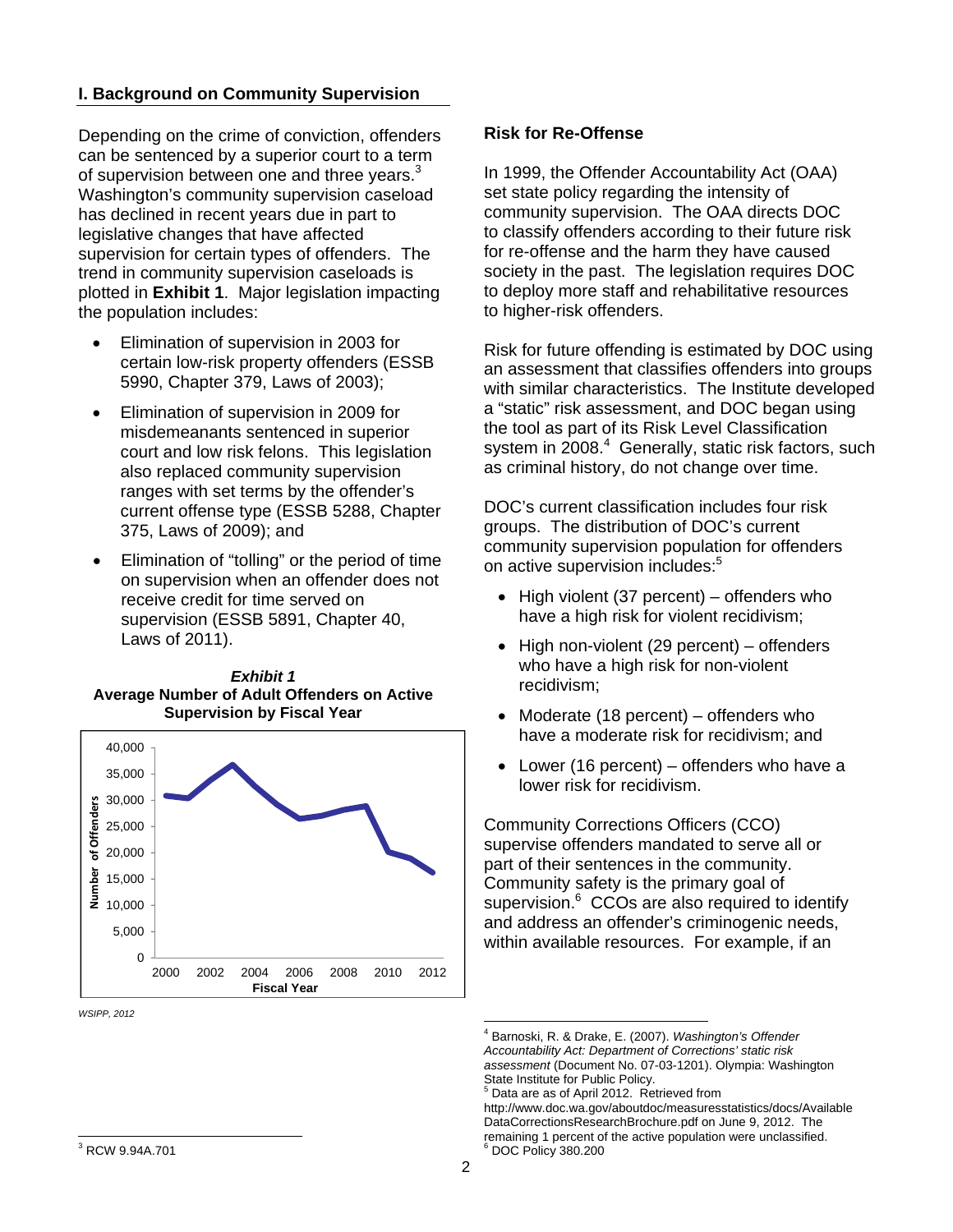offender is found to have substance abuse problems, a CCO may refer him or her to drug treatment.

CCOs develop Offender Supervision Plans, which are used as a case management tool. The plans contain information about the expectations of behavior for the offender, intervention strategies, and reporting requirements. DOC policy dictates the minimum contact standards required by CCOs.

**Exhibit 2** displays DOC's minimum monthly contacts by risk level classification.

### *Exhibit 2*  **Supervision Minimum Contact Standards**

| <b>Risk Level</b><br><b>Classification</b>                 | <b>Monthly Contact Standards</b>                                                                      |
|------------------------------------------------------------|-------------------------------------------------------------------------------------------------------|
| <b>High Violent</b>                                        | 3 face-to-face contacts (2 must<br>be out of office)<br>1 collateral contact <sup>1</sup>             |
| <b>High Non-Violent</b>                                    | 2 face-to-face contacts (1 must<br>be out of office)<br>1 collateral contact                          |
| Moderate                                                   | 1 face-to-face contact<br>1 face-to-face contact out of<br>office per quarter<br>1 collateral contact |
| Lower (special cases <sup>2</sup> ) 1 face-to-face contact | 1 face-to-face contact out of<br>office per quarter<br>1 collateral contact                           |
| Lower                                                      | Report by KIOSK when changes<br>occur such as address.<br>employment, etc.                            |

 $1$  People associated with the offender (e.g., spouses or employers). <sup>2</sup> Includes sex offenders required to register, sentencing alternatives,

and offenders diagnosed with mental health issues.<br><sup>3</sup> A KIOSK is a computer terminal.

*Note*: CCOs have one face-to-face contact per week with homeless offenders.

*WSIPP, 2012* 

# **Conditions, Violations, and Sanctions**

Offenders supervised in the community are required to adhere to conditions of supervision. $<sup>7</sup>$ </sup> The imposed conditions relate to community safety, supervision monitoring, the crime of conviction, or the offender's risk level. Examples of conditions include: obeying all laws, prohibited contact with specified individuals, abstaining from alcohol or drugs,

and participation in treatment. Conditions can be imposed by the court or by DOC.

Prior to implementation of the 1999 OAA, the superior court was responsible for oversight of the sanctioning process when offenders violated conditions of supervision. Under the OAA, DOC has jurisdiction over imposing conditions, responding to violations, and sanctioning offenders.<sup>8</sup>

Offenders must be informed of imposed conditions. If an offender does not follow the conditions, the CCO can determine that an offender is in "violation" of his or her conditions of supervision. Violations can include failure to obey all laws and other behaviors such as using drugs or alcohol, failure to report to DOC, or refusing/neglecting to pay legal financial obligations.

CCOs are required to respond to new criminal behavior as well as all known technical violations.<sup>9</sup> CCOs have discretion in how they respond to technical violation behavior. A DOC "response guide" assists CCOs in responding to violations. Responses, in order of increasing formality and severity, include:

- Reprimand a warning;
- Stipulated agreement an agreement between the CCO and offender where the offender admits to the violation and agrees to comply with the imposed sanction;
- Negotiated sanction an agreement between the CCO and offender, in addition to approval by a Hearing Officer (DOC staff), where the offender admits to the violation and agrees to comply with the opposed sanction; and
- Full hearing a Hearing Officer oversees the violation hearing, considers evidence presented, and determines the sanction.

<sup>&</sup>lt;sup>8</sup> The 2012 Legislature passed 2E2SSB 6204, Chapter 6, Laws of 2012, which made significant changes to DOC's violation process. The changes do not apply to our study population; thus, we describe DOC's policies prior to June 1, 2012. For a description of DOC's current practice, see the sidebar "Recent Reforms to Supervision in Washington." <sup>9</sup> DOC Policy 460.130

 <sup>7</sup> DOC Policy 390.600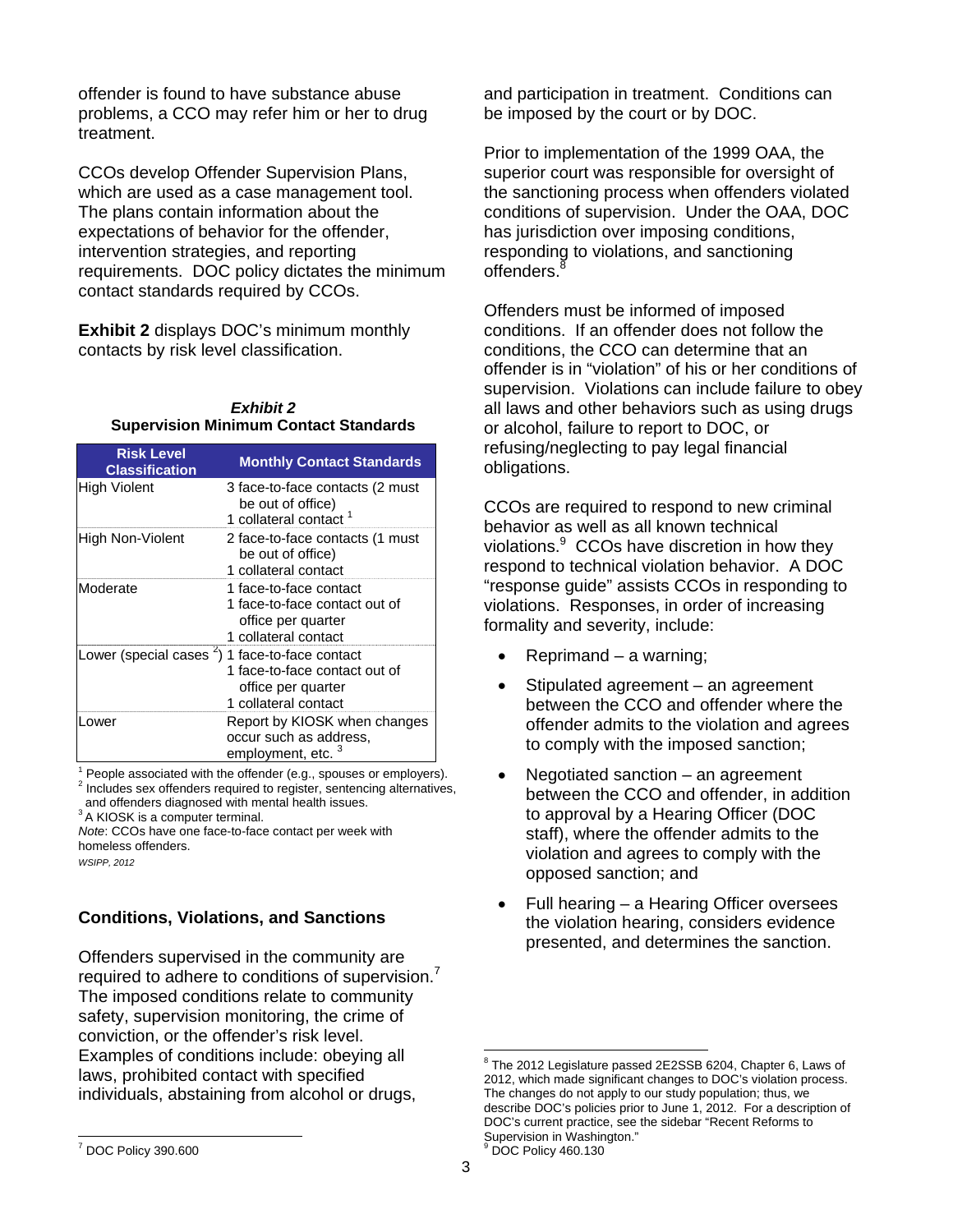Offenders are entitled to a full hearing for alleged technical violations. If the offender is found guilty of a technical violation by the DOC Hearing Officer, a sanction is imposed. After considering public safety, the seriousness of the violation, the offender's crime of conviction, and risk for reoffense, the Hearings Officer and CCO collaborate to determine a sanction. Sanctions can include confinement up to 60 days, enhanced supervision requirements, or treatment requirements.

**Exhibit 3** displays the average daily population of offenders incarcerated who are under the jurisdiction of DOC, as well as the number of community supervision violators in confinement. An offender who receives confinement as a sanction for a violation can serve the sanction in prison or in county jail.







As of June 30, 2012, the average daily violator population was 610—which is approximately four percent of the total inmate population, as well as four percent of the active supervision population. Offenders confined for a violation spend approximately 30 days in confinement on average.<sup>10</sup>

DOC's estimated expenditures for confining violators are approximately \$13 million per fiscal year.<sup>11</sup>

In this retrospective evaluation, we examine supervision as it existed in Washington from 2002 to 2008. It is important to note that the 2012 Legislature and DOC adopted a new approach that affects supervision.<sup>1</sup> Underlying this legislative change were two principles: swift and certain sanctions and evidence-based treatment.

Some evidence indicates that the swift and certain nature of punishment has a greater deterrent effect than the severity of punishment. $2$  For example, probationers in Hawaii's HOPE program receive swift and certain sanctions—typically a few days in jail—for violations of supervision. Findings from a 2009 random assignment study indicate HOPE is effective at reducing recidivism. $3$ 

With the 2012 legislation, DOC implemented a graduated sanctions response guide, restricting the number of days an offender can be confined for a violation. Lower level violations result in one to three days of confinement, and higher level violations result in up to 30 days of confinement. Prior to the implementation of the 2012 law, offenders could spend up to 60 days in confinement for a violation.

The population of offenders serving time in confinement for a violation has decreased and is expected to continue to decrease. As of June 30, 2012, the average daily population for violators was 610 offenders—an approximate 57 percent decrease within one year.

New research evidence indicates that a behavioral management approach to offender supervision can reduce recidivism by 16 percent (See Section III of this report). Behavioral management is based on a Risk Need Responsivity (RNR) model. The offender's risk and criminogenic needs are addressed with cognitive behavioral or social learning techniques while integrating individual abilities and motivation.

When the two principles are fully implemented, DOC expects to save \$31 million dollars per biennium from reduced prison and jail bed capacity for violators. $4$ Approximately \$13 million dollars of the savings, or 42 percent, will be reinvested into evidence-based programs including cognitive behavioral treatment and chemical dependency treatment. Thus, the total upfront budget savings toward the state's general fund is \$18 million.

1 2E2SSB 6204, Chapter 6, Laws of 2012.

**Recent Reforms to Supervision in Washington**

<sup>&</sup>lt;sup>2</sup> Durlauf, S. & Nagin, D. (2011). Imprisonment and crime: Can both be reduced? Criminology & Public Policy, 10(1).

Hawken, A. & Kleinman, M. (2009). Managing drug involved probationers with swift and certain sanctions: Evaluating Hawaii's HOPE. *National Institute of Justice.* Award No. 2007-IJ-CX-0033. 4 See Fiscal Note for 2E2SSB 6204. Retrieved from:

https://fortress.wa.gov/ofm/fnspublic/legsearch.asp?BillNumber=6204& SessionNumber=62

<sup>&</sup>lt;sup>10</sup> Per communication with DOC.

 $11$  Email correspondence with DOC on July 9, 2012.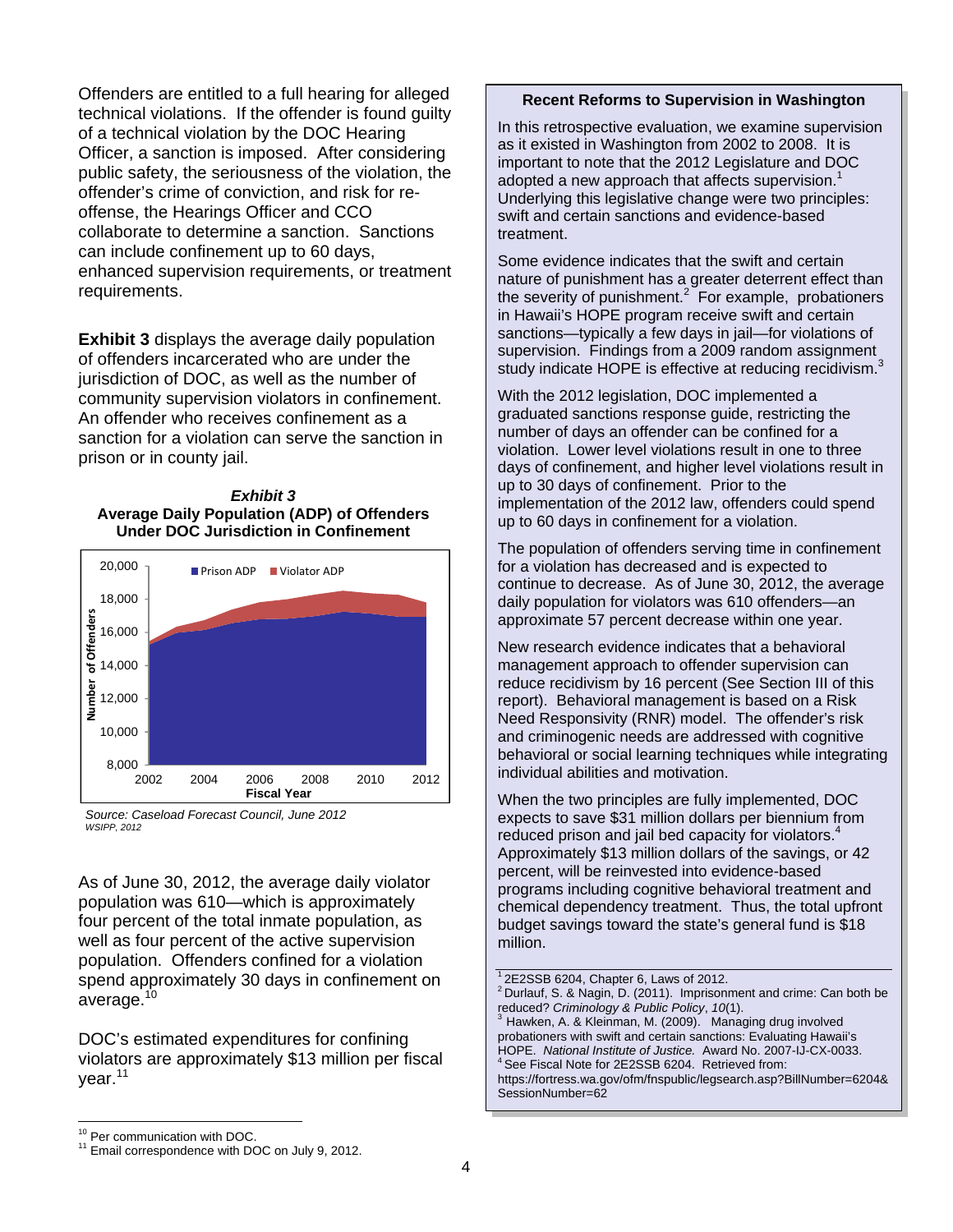# **II. Evaluation of Confinement for Violators**

The primary purpose of this evaluation is to estimate—for offenders who violate the terms of their community supervision—the effect of confinement imposed by the Department of Corrections' (DOC) on recidivism.

# **Study Population**

The population for this study includes all offenders in Washington who were at-risk for recidivism in the community between July 1, 2001 and June 30, 2008. This population is the most recent group after implementation of the 1999 Offender Accountability Act (OAA), while allowing sufficient time for a 36-month recidivism follow-up period. $12$ 

Since this study tests the impact of Community Corrections Officers' (CCO) use of confinement after an offender receives a technical violation, we limit the population of offenders to those with at least one violation event during the 36-month follow-up period (N=70,398). Further, in order to implement our preferred research design, we restrict our sample of violators to those offenders who had a single CCO during community supervision with a sufficient number of observations per CCO (N=1,273). **Exhibit A1** of Appendix A (page 11) illustrates the selection process for identifying offenders in the study sample.

# **Methods**

Detailed information about the research methods we use in this evaluation is provided in Appendix B (page 13). We summarize the key aspects of our approach in this section.

Random assignment is the optimal research design to estimate treatment effects of criminal justice programs because it reduces the possibility that extraneous factors may influence results. Since random assignment was not possible for this retrospective evaluation, we use a non-experimental design based on observational data from DOC. This type of

design, however, raises the risk that selection bias and unobserved factors can undermine causal inference.<sup>13</sup>

To address this issue, we rely on a "natural" experiment. Unlike a random assignment study, researchers are unable to assign treatment and control groups in a natural experiment. Rather, the groups are formed by real-world conditions that sometimes occur when a policy is implemented. Natural experiments have been used in the judicial sentencing literature to test whether variations in sentencing patterns have an effect on recidivism. $14$  We adopt a similar methodology for this study.

The strength of our research design rests on two conditions. First, we demonstrate that some CCOs consistently use confinement more than others. Under Washington law, CCOs have some discretion in responding to violation behavior, which can create a condition for a natural experiment.

Second, in communication with DOC, we learned that DOC attempts to evenly distribute offenders to CCO caseloads based on Risk Level Classification. This assignment process, in essence, mimics random assignment.<sup>15</sup>

The presence of these two conditions allows us to test the effect of the use of confinement for a violation on recidivism. We examine how recidivism might be affected by a CCO's discretionary use of confinement for offenders who violate the terms of supervision.<sup>16</sup> To implement this research design, we use an "instrumental variables" approach to draw inferences from this natural policy experiment.<sup>17</sup>

 $12$  Recidivism is defined as any felony offense committed within 36months of being at-risk in the community that results in a Washington State conviction.

<sup>13</sup> Wooldridge, J. M. (2009). *Introductory Econometrics: A Modern Approach.* South-Western College Publishing. 14 Green, D. P. & Wink, D. (2010). Using random judge

assignments to estimate the effects of incarceration and probation on recidivism among drug offenders. *Criminology, 48*(2). Rhodes, W. (2010). Estimating treatment effects and predicting recidivism for community supervision using survival analysis with instrumental variables. *Journal of Quantitative Criminology*, *26*(3), 391-413.

 $15$  This is true with the exception of specialized caseloads or units (e.g., sex offenders or minimum management units).

We estimate the impact of the use of confinement as a sanction for a technical violation of supervision. Offenders with new convictions are counted as recidivists in this study.

Wooldridge, J. M. (2010). *Econometric Analysis of Cross Section and Panel Data*, *2nd Edition.*The MIT Press.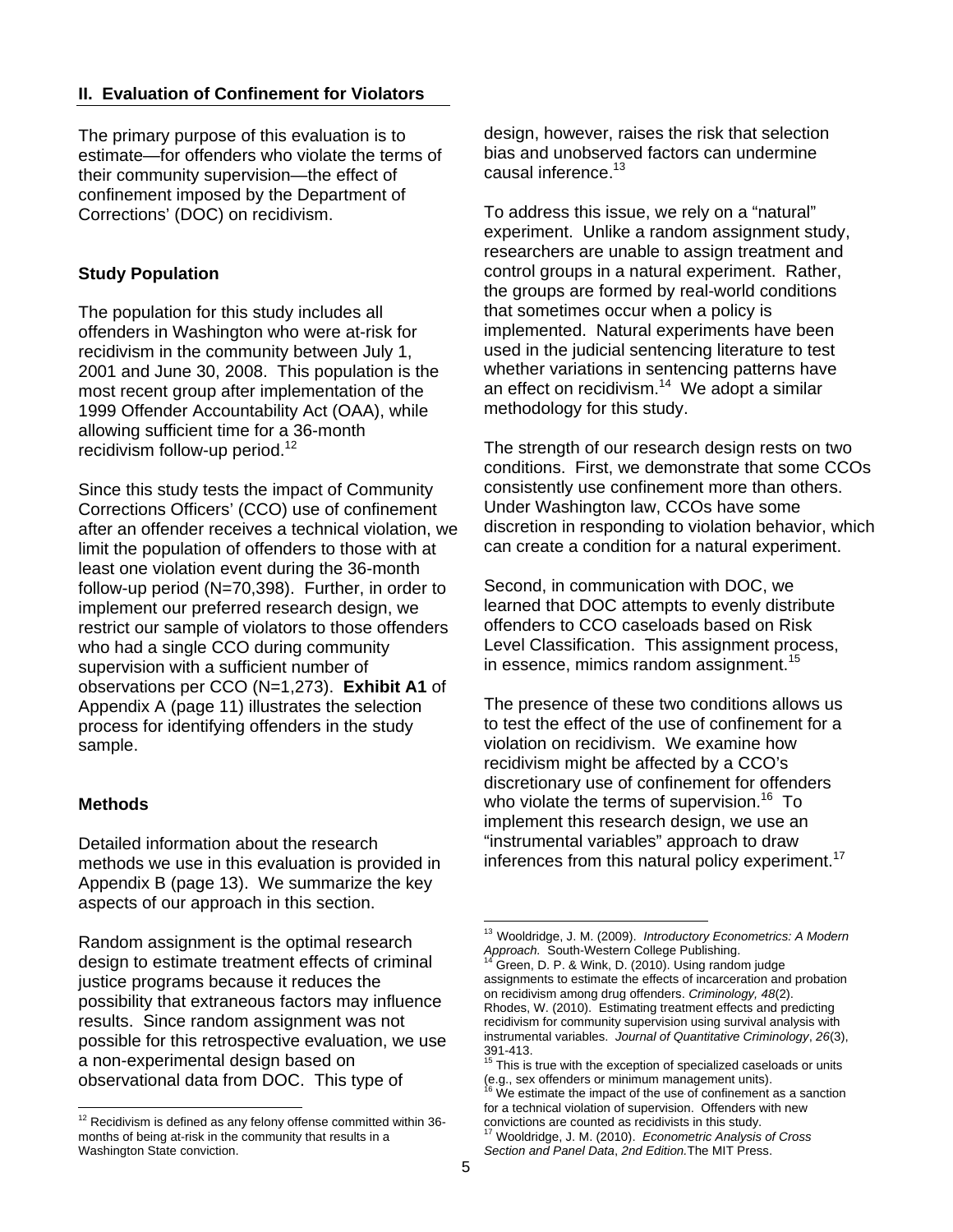# **Results: Effects on Recidivism**

Our main finding is that felony recidivism is not lowered by using confinement for offenders who violate the technical conditions of their community supervision. This finding represents the result for the average offender included in our sample.<sup>18</sup>

We checked the robustness of this finding by testing many alternative models. The results are discussed in full in Appendix B (page 13). From a policy perspective, the findings are substantively similar across all models: confinement, when used as a sanction for violators, does not decrease recidivism for the average offender in our sample.

In fact, in all of the models we estimate, confinement for a violation is *associated* with increased recidivism. We do not, however, draw a *causal* conclusion that confinement for a violation increases recidivism. We believe there are two plausible but contradictory reasons that may explain why our finding indicates an increase in recidivism when confinement is used as a sanction for a violation.

The first plausible explanation is that confinement, or strict CCO behavior, may actually have a deleterious effect on an offender by, for example, preventing reentry into the labor market. In this case, the larger effects found in our preferred models would indicate that a CCO's use of confinement as a sanction *cause*s more recidivism.

Another plausible explanation, however, is that a CCO has the ability to observe an offender's risk for recidivism beyond what is actually measured in the Risk Level Classification. In this case, the larger effects found in our preferred models would simply imply that some CCOs are routinely better at assessing higher risk offenders and using confinement accordingly.

These contradictory explanations are both plausible, but only the first explanation would indicate a *causal* effect between confinement and increased recidivism. Therefore, although we see an increase in recidivism for offenders

who receive confinement as a sanction, we cannot attribute a causal relationship because we do not have the ability to distinguish whether the effect is the result of confinement itself, strict CCO behavior, or the CCO's ability to detect unmeasured risk of recidivism.

Given these contradictory explanations, and because we found no instance in which recidivism is reduced in any of our models, we therefore conclude that, at a minimum, confinement for a violation does not decrease recidivism for the average offender in our sample.

# **Limitations**

It is important to note that the sole purpose of this study was to determine the impact of confinement for a violation on subsequent recidivism. As noted below, we did not estimate the number of potential crimes avoided during the confinement period itself—termed by criminologists as an "incapacitation" effect.<sup>19</sup> A more complete analysis, beyond the scope of this evaluation, would include the incapacitation effect of confinement for a violation.

The strength of our research design rests in part on the assumption that DOC attempts to evenly distribute offenders to CCO caseloads based on Risk Level Classification, thereby mimicking random assignment. While this appears to be the case in Washington, absent a true randomized controlled trial, some uncertainty about this assumption remains.

In addition, the generalizability of our results may be limited. In order to exploit the natural experiment, we had to restrict our sample to offenders assigned to only one CCO throughout the follow-up period.20 Our final sample (N=1,273) represents only 2 percent of all offenders who had at least one violation event during the follow-up period.

 $\overline{a}$ 

 <sup>18</sup> We also tested the effects of confinement for a violation on violent felony recidivism and found substantively similar results, which are not reported in Appendix B.

 $19$  For an example of the Institute's work on incapacitation effects, see: Aos, S. & Drake, E. (2010). *WSIPP's benefit-cost tool for states: Examining policy options in sentencing and corrections* (Document No. 10-08-1201). Olympia: Washington State Institute for Public Policy.

<sup>&</sup>lt;sup>20</sup> We further limited the sample to include CCOs that had a minimum of 20 observations in the sample. See Appendix B for details.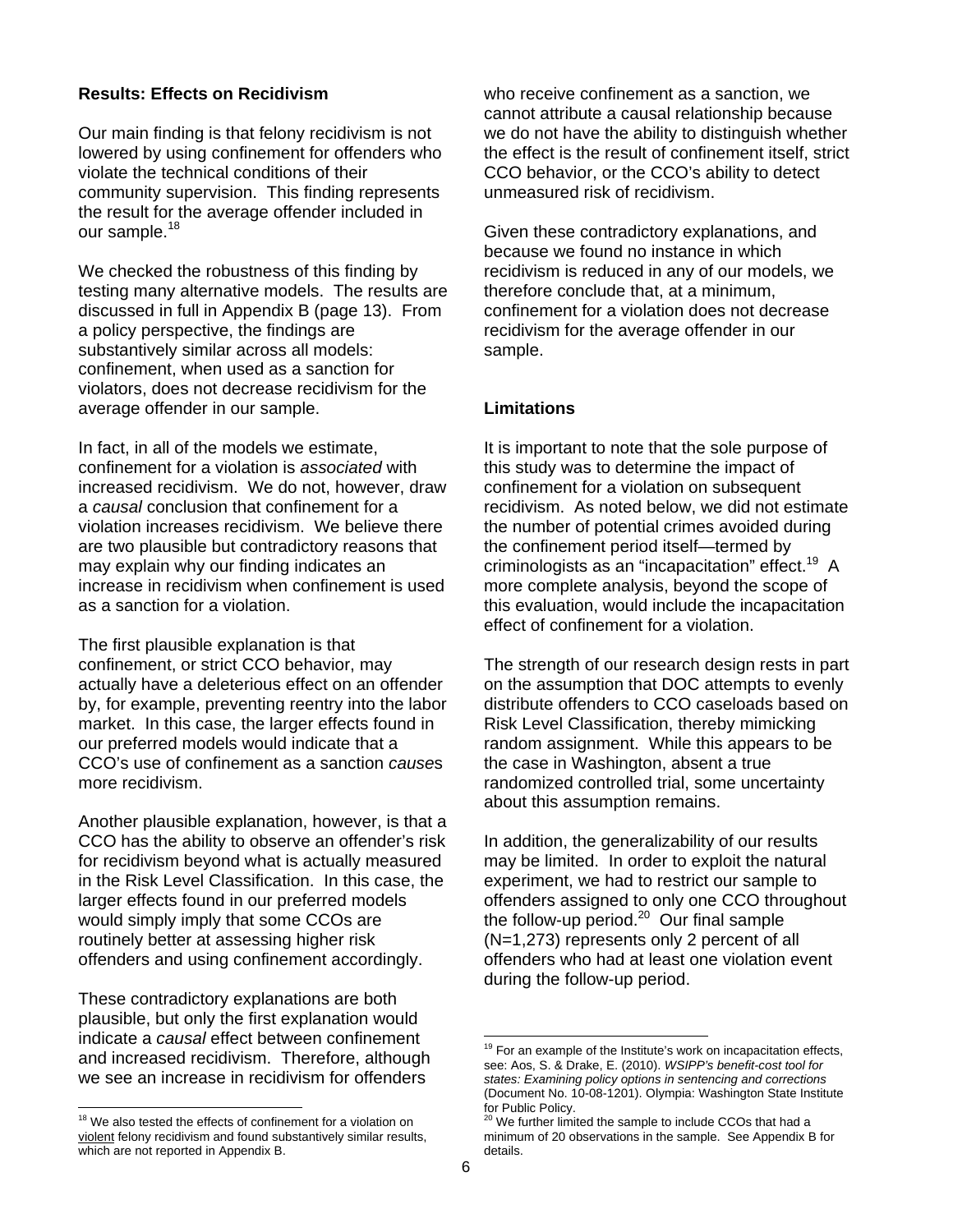We compared the study samples on key characteristics such as criminal history, risk for reoffense, and demographics (See **Exhibit A2**). The final sample had a 6 percent higher risk for felony recidivism than all offenders with a violation. We control for these "observed" differences in our analyses. We also rely on instrumental variables to control for unobserved differences which may be seen by the CCO. Nonetheless, some uncertainly remains about the generalizability of our findings.

# **Possible Next Steps**

Because of time and budget constraints for this project, we focused our analysis on a single "big picture" question: does confinement for a violation affect felony recidivism? There are several additional topics that could be analyzed.

- 1) **Incapacitation.** There are two ways crime can be affected when criminal justice policies involve confinement: recidivism and incapacitation. First, the effectiveness of confinement itself can be tested to determine its impacts on recidivism. Second, crime can be affected through incapacitation—when an offender is confined and unable to commit crime in the community or when the threat of punishment deters others from committing crime. In this study, we only estimate the recidivism effect. To analyze the full impact of the policy, an incapacitation analysis should also be conducted.
- 2) **Subgroup Analysis of Offenders.** For our restricted sample, we examined whether the use of confinement for any type of technical violation affects felony recidivism for the average DOC offender on supervision. With a larger sample than the one we were able to assemble for this study, it may be possible to test whether the use of confinement is more or less effective for different subgroups of offenders (e.g., drug offenders). As it is, our basic finding pertains to the average offender in our study.
- 3) **Sanctions Other Than Confinement.** DOC has the discretion to impose a variety of sanctions when offenders violate the terms of supervision. In this study, we tested the impact of one sanction for a violation confinement. Other sanctions, such as increased drug testing, could also be examined to determine if there are impacts on recidivism.
- 4) **Effect of Confinement on Different Types of Violations.** We did not examine whether CCOs were more likely to use confinement as a sanction for certain types of violation behavior, such as absconding from supervision or a failed drug test. If there is variation, it would be desirable to test whether there are separate effects on recidivism.
- 5) **Subgroup Analysis of CCO Characteristics.** Lastly, the dataset we assembled for this project does not include information on the characteristics of individual CCOs (e.g., years of experience, age, gender) that may have an impact on an offender's propensity to recidivate. Additional data would need to be collected in order to test the impact of these characteristics on recidivism.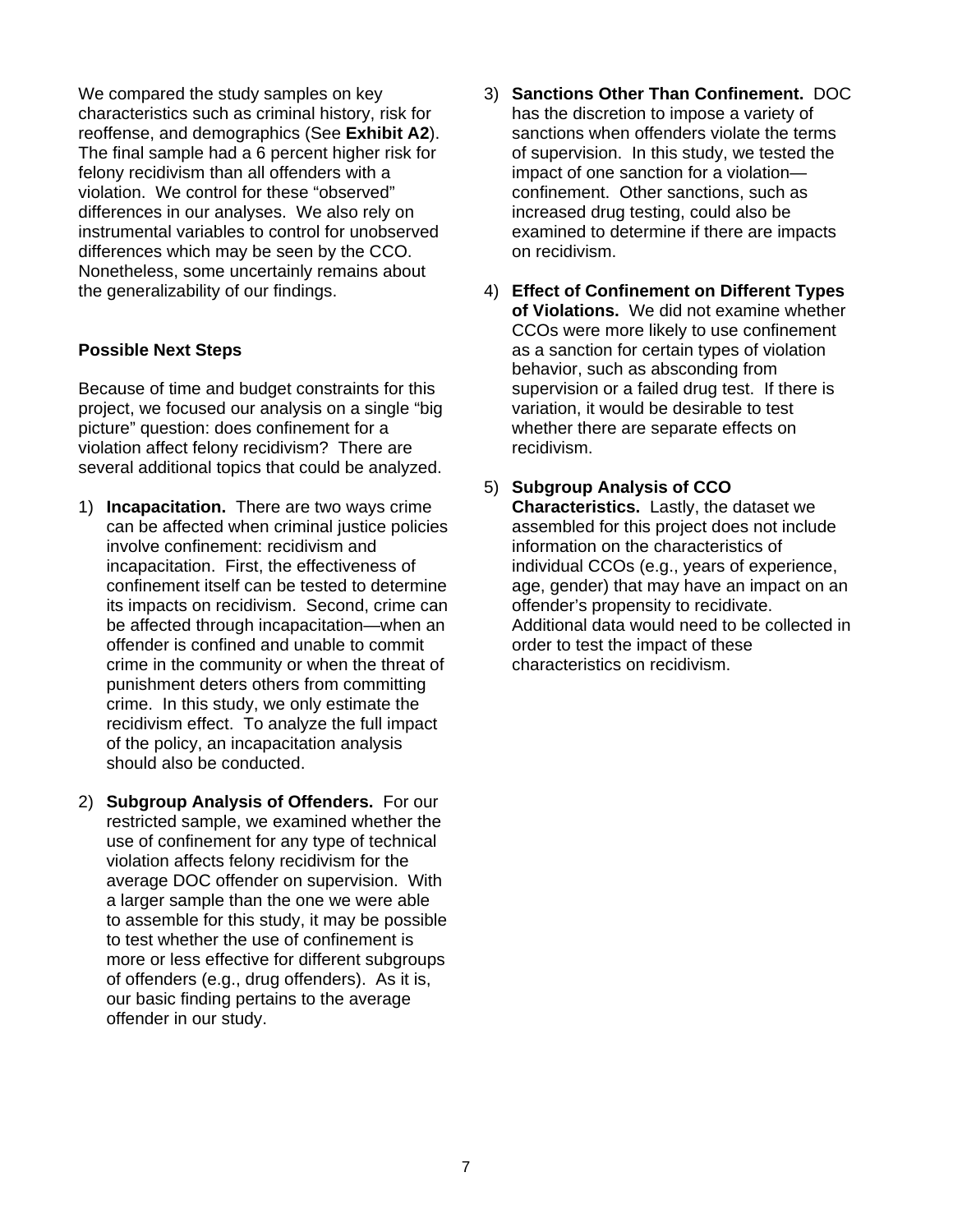# **III. Evidence-based Community Supervision**

In the final section of this report, we summarize the current findings from our systematic review of the literature regarding "what works" for adult community supervision.

A considerable amount of knowledge exists about interventions and strategies proven to reduce crime. $21$  To date, we have systematically reviewed three areas within the adult supervision literature to determine "what works":

- Intensive supervision—surveillance only;
- Intensive supervision—with treatment; and
- Supervision using the "Risk Need Responsivity" model.

The Institute has previously published reports on the first two topics, but the third approach—the Risk Need Responsivity model—is a new area of research. For comparison purposes, we summarize our findings for all three topics in this report.

The sidebar on this page highlights the Institute's general approach to summarizing the results of research studies.

### **Intensive Supervision With and Without Treatment**

Intensive supervision probation/parole (ISP) emphasizes a higher degree of surveillance than traditional supervision in the community. In our systematic review of the literature, we found 31 credible studies that examine whether intensive supervision reduces recidivism.

ISP can be delivered in lieu of incarceration, as a conditional release from incarceration in the form of parole, or as a probation sentence. Conditions of supervision vary across the studies, but some characteristics include urinalysis testing, increased face-to-face or

#### **What Does "Evidence-Based" Mean?**

At the direction of the Washington State Legislature, the Institute conducts systematic reviews of evaluation research to determine what public policies and programs work, and which ones do not work. These evidence-based reviews cover adult and juvenile corrections, child welfare, mental health, substance abuse, prevention, K–12 education, and pre-K education.

The phrase "evidence-based" is sometimes used loosely in policy discussions. When the Institute is asked to conduct an evidence-based review, we follow a number of steps to ensure a rigorous and consistent definition. These criteria include the following:

- 1) We consider *all* available studies we can locate on a topic rather than selecting only a few; that is, we do not "cherry pick" studies to include in our reviews.
- 2) To be included in our reviews, we require that an evaluation's research design include treatment and comparison groups from intent-to-treat samples. Random assignment studies are preferred, but we include quasi-experimental studies when the study uses appropriate statistical techniques.

We then use a formal statistical procedure, called meta-analysis, to calculate an average "effect size," which indicates the expected magnitude of the relationship between the treatment and the outcome of interest. That is, we determine whether the weight of the evidence indicates outcomes are, on average, achieved.

For detailed information on our research methods see: Lee et al. (2012). See Appendix C of this report for a list of citations included in the meta-analyses reported in this study.

collateral contacts, or required participation in treatment. The average number of monthly face-to-face contacts for studies included in our meta-analysis was 12.

 $\overline{a}$ <sup>21</sup> Lee, S., Aos, S., Drake, E., Pennucci, A., Miller, M., Anderson, L. (2012). *Return on investment: Evidence-based options to improve statewide outcomes* (Document No. 12-04-1201)*.* Olympia: Washington State Institute for Public Policy.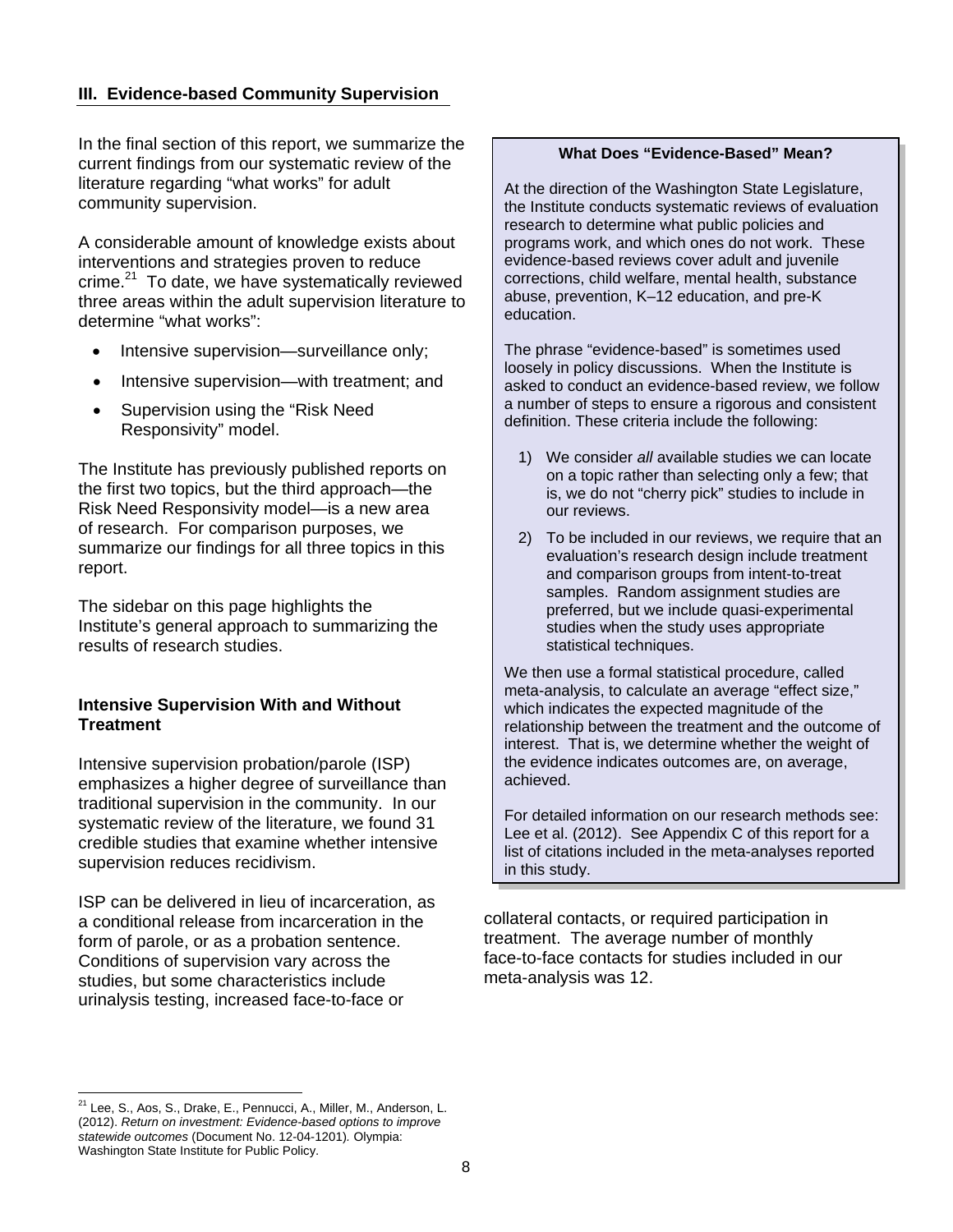Of the 31 studies included in our analysis, 17 were surveillance-only, where the emphasis is on more contact with the offender. The remaining 14 studies were evaluations of ISP in conjunction with treatment. The typical form of treatment included drug treatment and cognitive behavioral treatment.

As in our earlier reviews of this literature, we continue to find that intensive supervision without treatment has no detectable effects on recidivism rates. When treatment is added to intensive supervision, however, we find a recidivism reduction.22 In **Exhibit 6** (next page), we display these two results: intensive supervision with surveillance only has a 0.16 percent increase in recidivism, while intensive supervision with treatment reduces recidivism, on average, by 10 percent.

We investigated additional policy questions regarding surveillance and treatment using multivariate regression analysis for the 31 studies. Our analysis uncovered an interaction between the level of contacts on supervision and treatment. We found that, when supervision is coupled with treatment, more face-to-face contacts are associated with a greater reduction in recidivism.

#### **Risk Need Responsivity Supervision**

In addition to our reviews of ISP with and without treatment, we analyzed an emerging literature on a model of supervision that utilizes the principles of "Risk Need Responsivity" (RNR). This model was first developed by Canadian researchers in 1990 and is defined as follows:<sup>23</sup>

- *Risk principle* utilize interventions commensurate with an offender's risk for re-offense.
- *Need principle* target offender's criminogenic needs such as anti-social attitudes or substance abuse.

 *Responsivity principle* – utilize interventions geared toward the offender's abilities and motivation (generally cognitive behavioral or social learning interventions).

In our systematic review of the RNR supervision literature, we included six studies that met our standards of rigor. This broad grouping of studies spanned supervision delivered to moderate to high risk offenders on both probation and parole. Although the supervision models were different for each study population, officers were trained in how to deliver supervision to offenders utilizing principles of the RNR model.

**Exhibit 4** displays our findings for the individual studies included in our analysis.

> *Exhibit 4*  **Adjusted Effect Sizes for Supervision**



*WSIPP, 2012* 

According to some criminologists, the goals of offender supervision have changed over the past three decades.<sup>24</sup> The first generation of supervision in the 1980s focused primarily on surveillance and monitoring of the offender. Gradually, in the 1990s, surveillance and monitoring of the offender was supplemented

 $\overline{a}$ 

<sup>22</sup> Aos, S., Miller, M., & Drake, E. (2006). *Evidence-based public policy options to reduce future prison construction, criminal justice costs, and crime rates* (Document No. 06-10-1201). Olympia: Washington State Institute for Public Policy.

<sup>23</sup> Andrews, D., Bonta, J., & Hoge, R. (1990). Classification for effective rehabilitation: Rediscovering psychology*. Criminal Justice and Behavior, 17*, 19–52.

 $24$  Taxman, F. S. (2012). Crime control in the twenty-first century: Science-based supervision. *Journal of Crime and Justice*, DOI: 10.1080/0735648X.2012.686583.

Taxman, F. S. (2006). What should we expect from parole (and probation) under a behavioral management approach? *Perspectives, 30*(2), 38–45.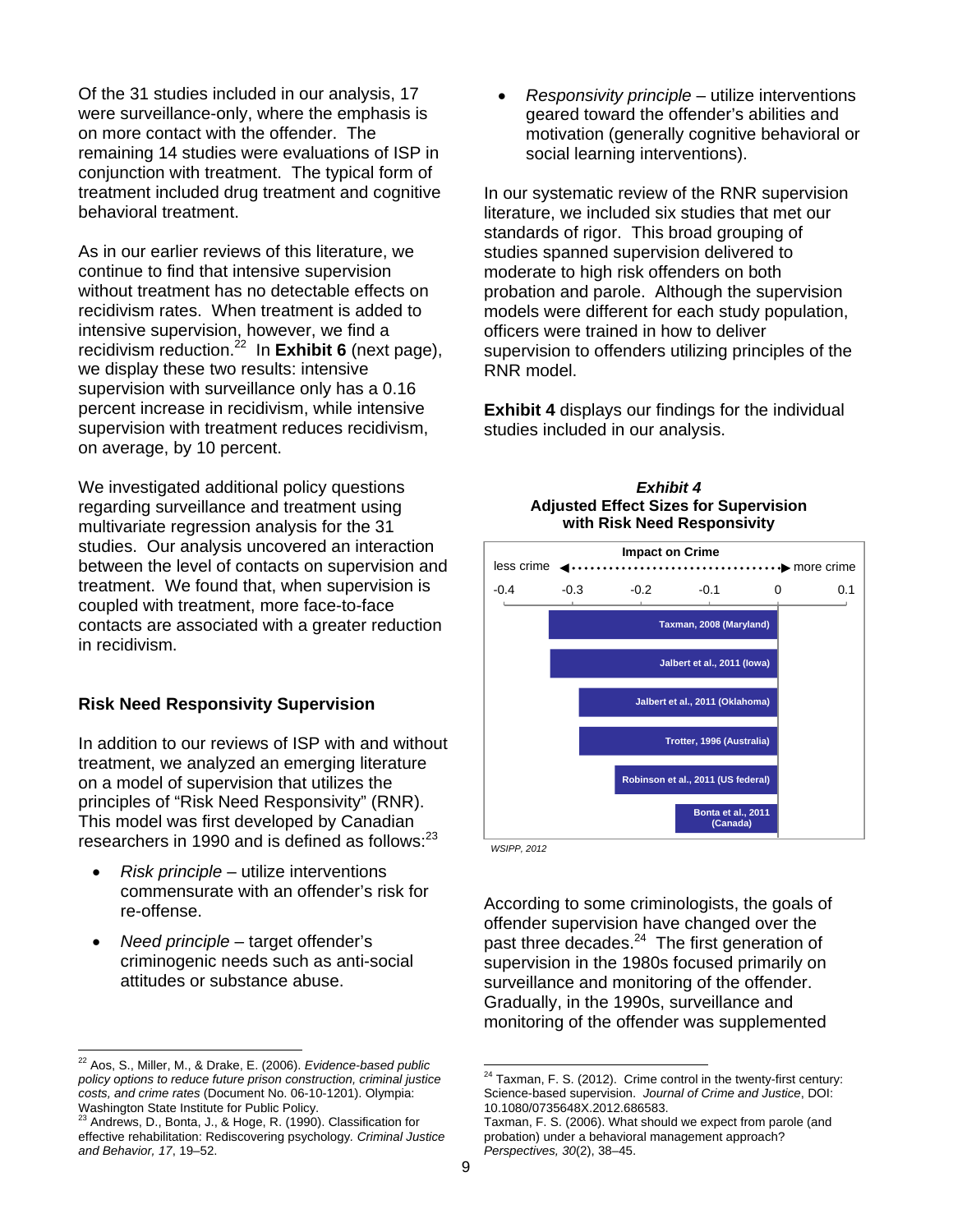with programs such as drug treatment or cognitive behavioral treatment. Supervision is now shifting to a behavioral management approach, which incorporates the Risk Need Responsivity model into the officers' supervision and case management approach.

**Exhibits 5 and 6** summarize our findings of the supervision literature. The results of our metaanalysis parallel the shift of these supervision strategies over the decades—a shift that indicates an increasingly favorable effect of crime outcomes.

**Exhibit 6** displays the main findings from our literature review which shows the percentage change in crime outcomes for each of the three types of supervision. We find that intensive supervision with treatment is better than intensive supervision without treatment. Additionally, the newest finding indicates that supervision, when delivered with the RNR model, has an even larger impact on crime outcomes. In fact, the 16 percent reduction in recidivism is among the largest effects we have found in our review of evidencebased adult corrections programming.<sup>25</sup>

#### *Exhibit 5*  **Supervision for Adult Offenders: Effect on Crime**

| <b>Supervision Strategy</b>                                | <b>Number</b><br><b>of</b><br><b>Studies</b> | <b>Adjusted</b><br><b>Effect Size</b> | <b>Standard</b><br><b>Error</b> | <b>Percentage</b><br><b>Change in</b><br>Crime* |
|------------------------------------------------------------|----------------------------------------------|---------------------------------------|---------------------------------|-------------------------------------------------|
| Intensive Supervision Probation/Parole (surveillance only) | 14                                           | $+.004$                               | .065                            | $+0.16%$                                        |
| Intensive Supervision Probation/Parole (with treatment)    | 17                                           | $-.205$                               | .071                            | $-10%$                                          |
| Supervision with Risk Responsivity Need model              | 6                                            | $-303$                                | .030                            | $-16%$                                          |

\* We calculate the percentage change in crime as an average reduction over a long-term follow-up of 15 years.





*WSIPP, 2012* 

 $\overline{a}$ <sup>25</sup> Lee, S., Aos, S., Drake, E., Pennucci, A., Miller, M., Anderson, L. (2012). *Return on investment: Evidence-based options to improve statewide outcomes* (Document No. 12-04-1201)*.* Olympia: Washington State Institute for Public Policy.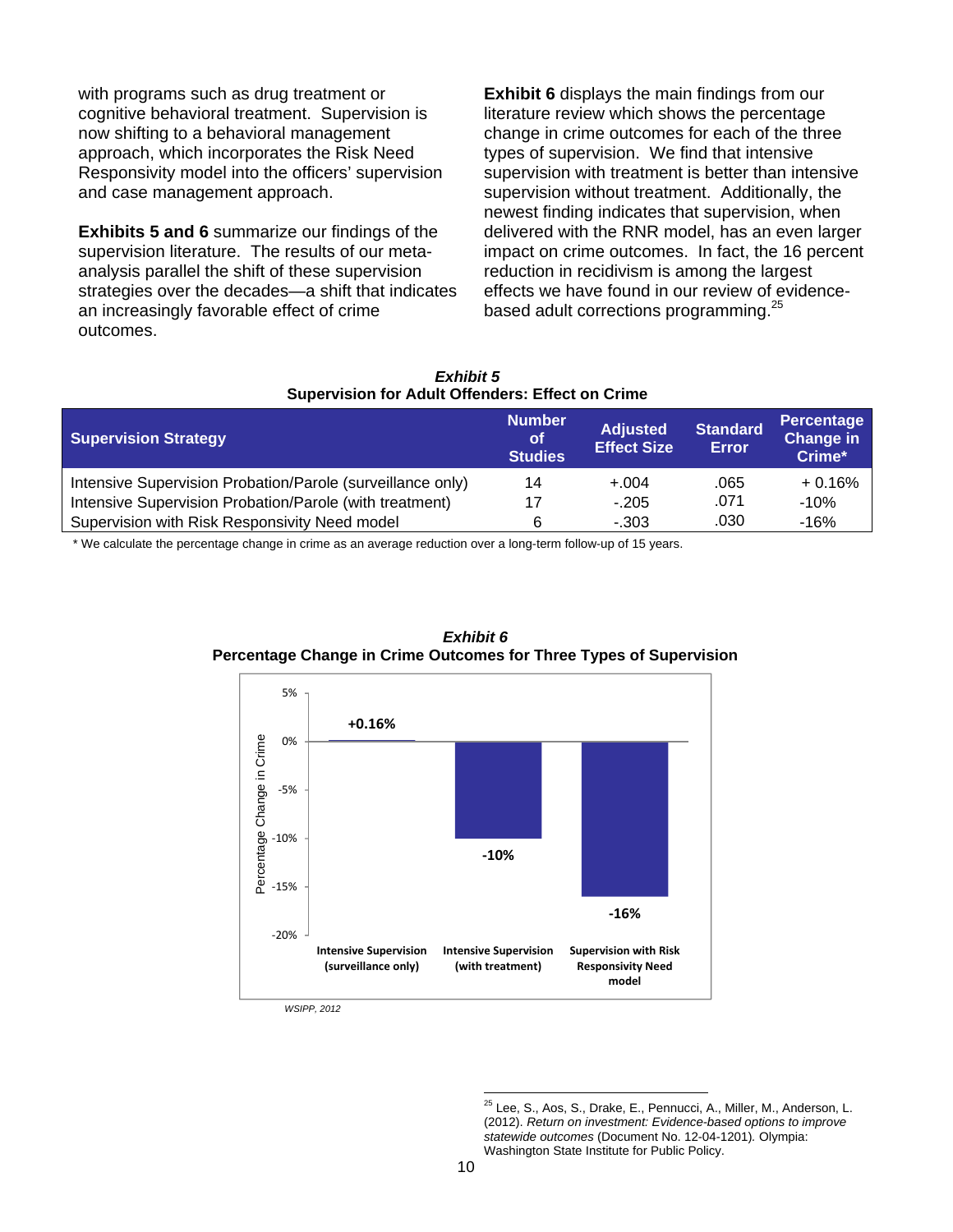## **Appendix A: Offender Samples and Study Group Characteristics**

Appendix A contains information on the samples used in the analyses described in Section II and Appendix B of this report. The purpose of the evaluation is to estimate, for offenders who violate the terms of their community supervision, the effect of DOC's use of confinement on recidivism.

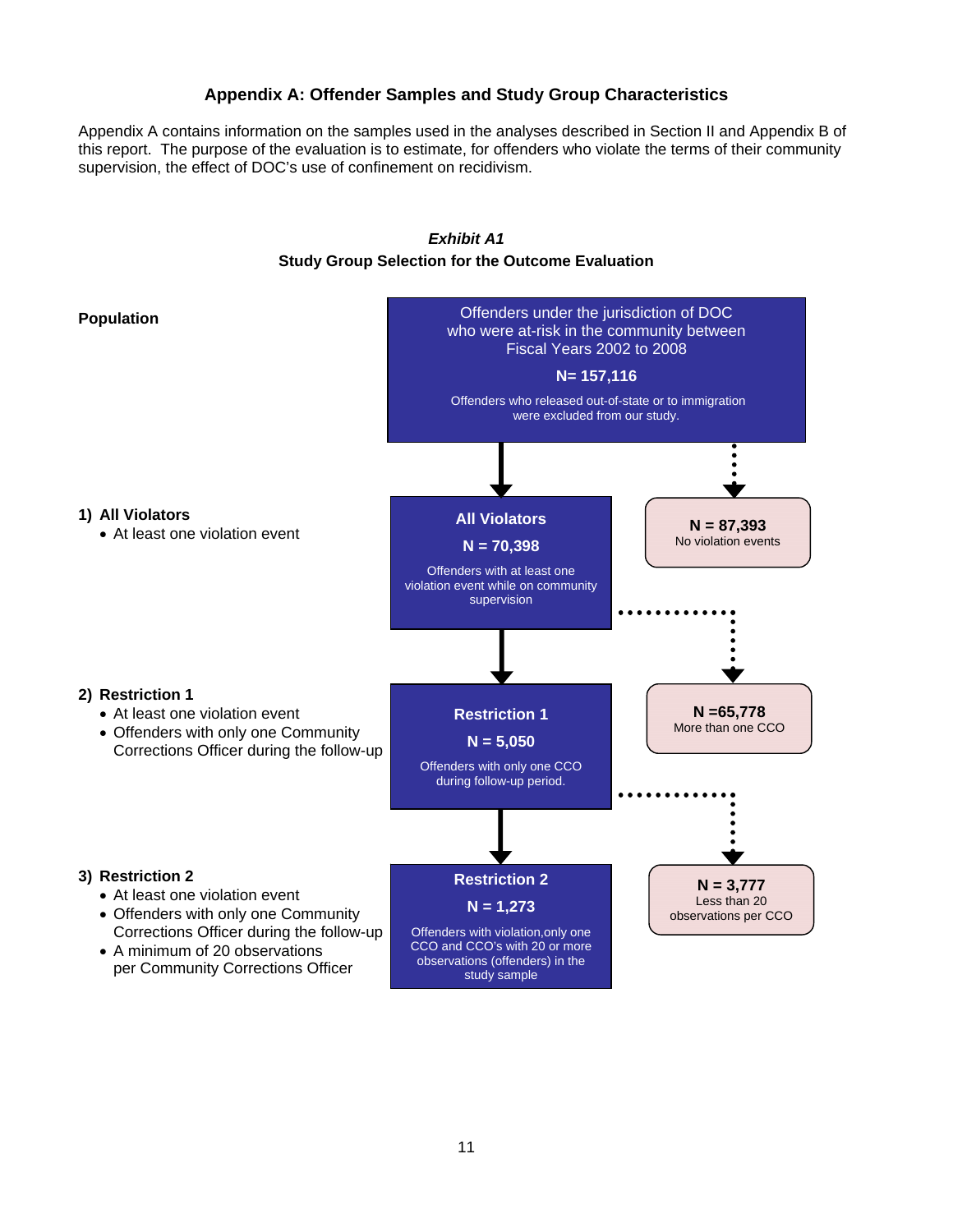## *Exhibit A2*  **Demographics of the Study Groups: Means, Percentages and Statistical Significance Between Groups**

|                                  | FY 02-08 <sup>2</sup><br><b>Cohort</b> | All<br><b>Violators</b> |                          | <b>All</b><br><b>Restriction</b><br>Violators <sup>2</sup> |                  |         | <b>Restriction<sup>2</sup></b><br><b>Restriction</b><br>$\overline{2}$ |                  |         | <b>All</b><br>Violators <sup>2</sup> | <b>Restriction</b><br>$\overline{2}$ |         |
|----------------------------------|----------------------------------------|-------------------------|--------------------------|------------------------------------------------------------|------------------|---------|------------------------------------------------------------------------|------------------|---------|--------------------------------------|--------------------------------------|---------|
|                                  | Mean/<br><b>Percent</b>                | Mean/<br><b>Percent</b> | p value                  | Mean/<br><b>Percent</b>                                    | Mean/<br>Percent | p value | Mean/<br><b>Percent</b>                                                | Mean/<br>Percent | p value | Mean/<br><b>Percent</b>              | Mean/<br><b>Percent</b>              | p value |
| Prior adult felony adjudications | 1.09                                   | 1.76                    | 0.000                    | 1.72                                                       | 2.27             | 0.000   | 2.32                                                                   | 2.12             | 0.011   | 1.76                                 | 2.12                                 | 0.000   |
| Felony risk score <sup>1</sup>   | 59                                     | 69                      | 0.000                    | 69                                                         | 73               | 0.000   | 73                                                                     | 73               | 0.827   | 69                                   | 73                                   | 0.000   |
| Non-drug risk score <sup>1</sup> | 42                                     | 49                      | 0.000                    | 49                                                         | 52               | 0.000   | 52                                                                     | 52               | 0.403   | 49                                   | 52                                   | 0.000   |
| Violent risk score <sup>1</sup>  | 27                                     | 32                      | 0.000                    | 32                                                         | 34               | 0.000   | 34                                                                     | 35               | 0.357   | 32                                   | 35                                   | 0.000   |
| Age at-risk                      | 33                                     | 33                      | 0.000                    | 33                                                         | 34               | 0.000   | 34                                                                     | 32               | 0.000   | 33                                   | 32                                   | 0.009   |
| African American                 | 13%                                    | 22%                     | 0.000                    | 22%                                                        | 22%              | 0.977   | 22%                                                                    | 22%              | 0.985   | 22%                                  | 22%                                  | 0.998   |
| Male                             | 77%                                    | 82%                     | 0.000                    | 82%                                                        | 86%              | 0.000   | 86%                                                                    | 86%              | 0.835   | 82%                                  | 86%                                  | 0.000   |
| Violation events                 | $\sim$                                 | $\sim$                  | $\sim$                   | 3.20                                                       | 2.62             | 0.000   | 2.55                                                                   | 2.82             | 0.000   | 3.16                                 | 2.82                                 | 0.000   |
| Confinement for a violation      | $\sim$                                 | $\mathbf{u}$            | $\overline{\phantom{a}}$ | 72%                                                        | 72%              | 0.757   | 70%                                                                    | 75%              | 0.001   | 72%                                  | 75%                                  | 0.005   |
| Confinement events               | $\sim$ $\sim$                          | $\mathbf{u}$            | --                       | 2.97                                                       | 2.38             | 0.000   | 1.61                                                                   | 1.99             | 0.000   | 2.11                                 | 1.99                                 | 0.051   |
| Assigned CCOs                    | 5.01                                   | 3.64                    | 0.000                    | 5.32                                                       | 1.00             | 0.000   | 1.00                                                                   | 1.00             | na      | 5.09                                 | 1.00                                 | 0.000   |
| Number of observations           | 86,718                                 | 70,398                  |                          | 65,348                                                     | 5,050            |         | 3,777                                                                  | 1,273            |         | 69,125                               | 1,273                                |         |
| <b>Sum of observations</b>       |                                        | 157,116                 |                          | 70,398<br>5,050                                            |                  |         | 70,398                                                                 |                  |         |                                      |                                      |         |

<sup>1</sup>The three risk scores in the tables above are calculated using DOC's static risk assessment. For more information, see: R. Barnoski & E. Drake (2007). Washington's Offender Accountability Act: *Department of Corrections' static risk instrument* (Document No. 07-03-1201)*.* Olympia: Washington State Institute for Public Policy.

<sup>2</sup> The sample does not include the offenders in the group to which the comparison is being made. That is, the sum of the two groups equals the total number of observations for the sample.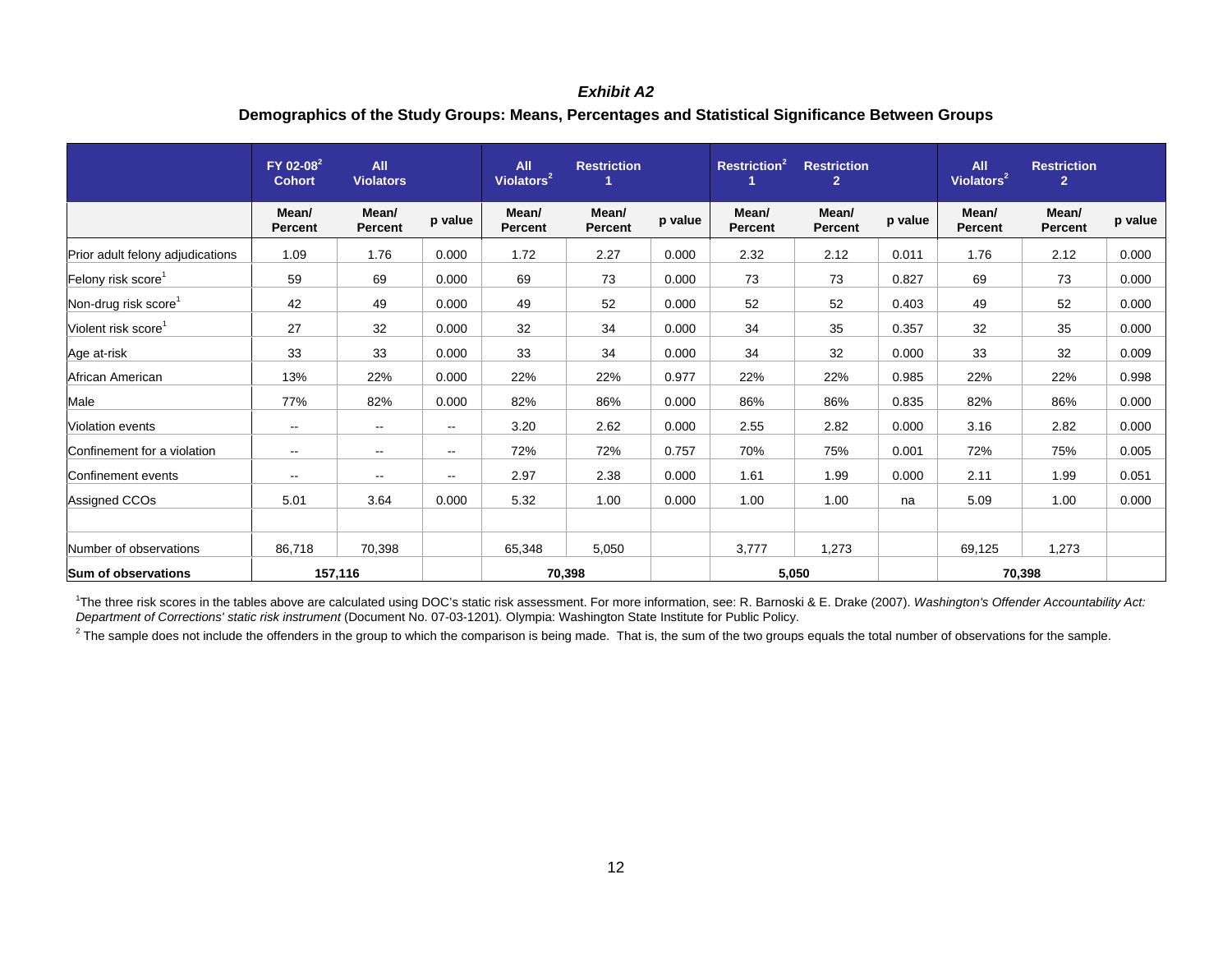### **Appendix B: Technical Description of Research Methods and Results**

**Exhibit B1** of this Appendix presents the results of 18 alternative models we estimate to determine the effect of confinement for a violation on felony recidivism. We describe the Ordinary Least Squares (OLS) models and then our preferred Instrumental Variables (IV) models. The OLS models do not account for possible omittedvariable bias, while the IV models attempt to take this issue into account.

#### **Ordinary Least Squares Estimation**

The first six models on **Exhibit B1** show the results of OLS regressions with different samples of offenders or regressors. Models (1) through (3) take the following form:

$$
(1-3)
$$
:  $R = f(CD, X, e)$ 

The models estimate felony recidivism, *R*, as a linear function of whether an offender was confined for a violation, *CD*, a vector of covariates, *X*, and an error term, *e*. All offenders in the sample incurred at least one violation event within 36-months of being at-risk in the community.27 *CD* represents offenders with a violation who received confinement as a sanction, which is measured dichotomously. We also estimate a parallel set of models (10-18) with the number of confinement events as a continuous measure, *CC*.

Felony recidivism, *R*, is defined as any felony offense committed within 36-months of being at-risk in the community that results in a Washington State conviction.<sup>28,29</sup> Since *R* is measured dichotomously, the OLS results are linear probability models. For comparability with our instrumental variables approach, we chose to use OLS instead of logistic regression because the instrumental variables approach we employ in models (7), (8), and (9) are estimated with two-stage least squares or limited information maximum likelihood. We also estimated logistic regression for models (1) through (6) and obtained similar results.

The covariates, *X*, we include in all models are those typically found in the criminal justice research literature. Covariates for this analysis are the number of prior adult felony convictions; the offender's felony risk score, nondrug risk score, and violent risk score, which are actuarial measures from DOC's static risk assessment<sup>30</sup>; the offender's age when at-risk in the community; and whether the offender was African American or male. We also include separate year variables to account for changing statewide recidivism trends.<sup>31</sup>

Models (1) through (3) are identical except for the samples analyzed. Appendix A illustrates the samples used in this evaluation. Model (1) is estimated with all 70,398 offenders who had a violation during the sample period. Of these offenders, 72 percent received a confinement sanction. The coefficient on the confinement for a violation variable in model (1) indicates that, after controlling for all the covariates in the model, offenders who received confinement as a sanction had a 18.93 percentage point increase in their probability of felony recidivism.

<sup>&</sup>lt;sup>26</sup> Wooldridge, J. M. (2010). Econometric Analysis of Cross Section and Panel Data, 2nd Edition. The MIT Press.

<sup>&</sup>lt;sup>27</sup> A violation event is the time at which violations are processed. Thus, multiple violations can be processed simultaneously. We count the number of violation events for 36-months from the time the offender is at-risk i

This analysis uses the Washington State Institute for Public Policy's criminal history database which was initially developed in the 1990s to conduct criminal justice research for the Legislature. The data are updated quarterly and are a synthesis of conviction information from the Administrative Office of the Courts and the Department of Corrections.

We also tested the effects of confinement for a violation on violent felony recidivism and found substantively similar results, which are not reported in the Appendix. 30 Three risk scores were calculated using DOC's static risk assessment. See: R. Barnoski & E. Drake (2007). *Washington's Offender* 

*Accountability Act: Department of Corrections' static risk instrument* (Document No. 07-03-1201). Olympia: Washington State Institute for Public Policy.

<sup>31</sup> Drake, E., Barnoski, R. & Aos, S. (2010). *Washington's Offender Accountability Act: Final report on recidivism outcomes* (Document No. 10-01-1201). Olympia: Washington State Institute for Public Policy.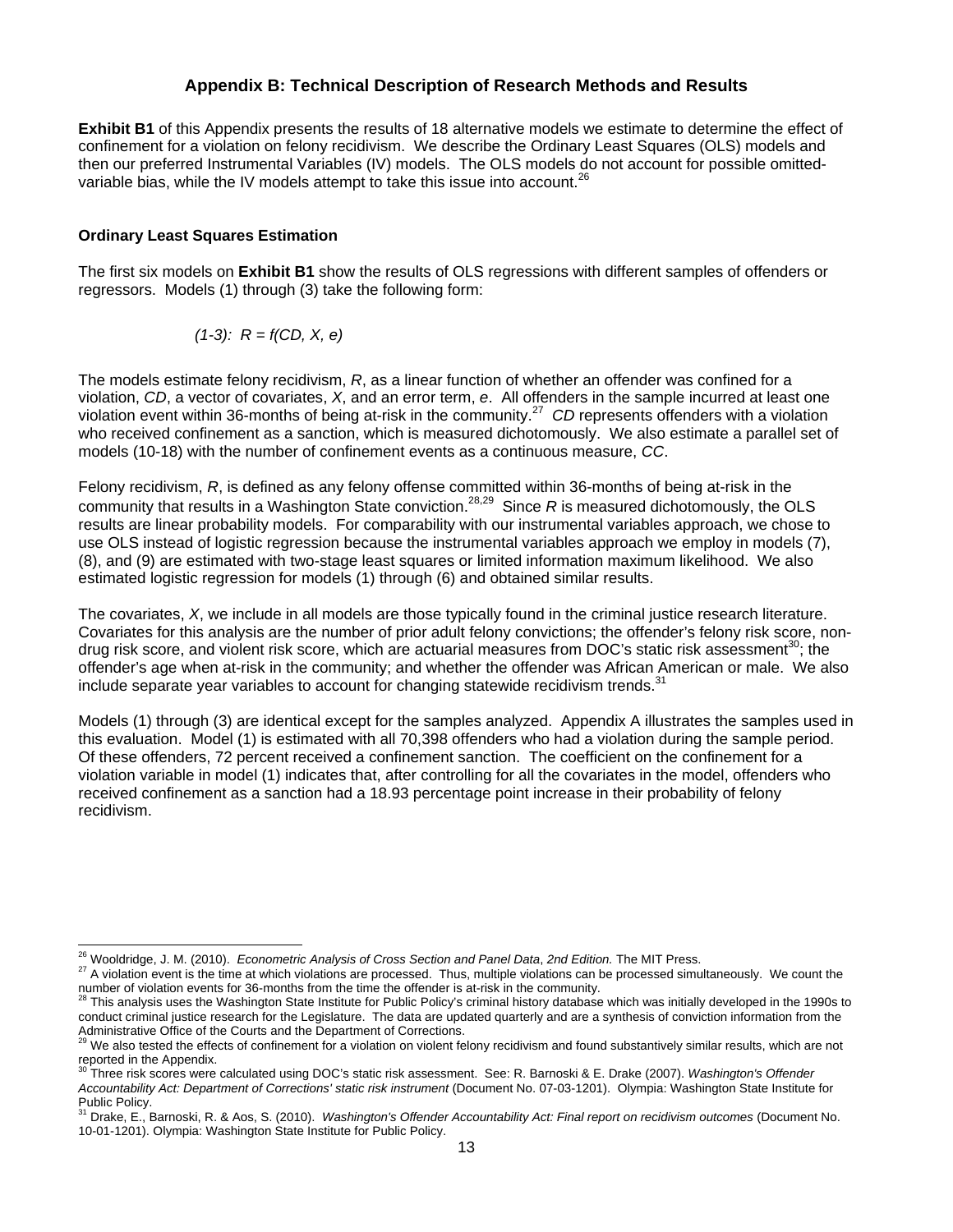To implement our preferred instrumental variables strategy, we need to restrict the sample of violators to those offenders who only had a one CCO during community supervision (Restriction 1).32 Following Rhodes (2010), we further restrict the sample to offenders whose officer had a minimum of 20 observations in our study sample (Restriction 2).<sup>33</sup> Models (2) and (3) show these OLS results, respectively. The coefficient on the confinement variable fell slightly to 14.88 percentage points in model (2) and is 18.58 percentage points in model (3).

#### **Ordinary Least Squares Estimation with Officer Measures**

Models (4) through (6) show OLS results for the three CCO variables we use in instrumental variables estimation for the Restriction 2 sample. This is the sample we use in our preferred IV models. First, following Rhodes (2010), we include a separate dummy variable for each CCO.<sup>34</sup> For the Restriction 2 sample, there were 42 officers; therefore, model (4) includes 41 dummy variables. The confinement coefficient from model (4) indicates an increase of 16.57 percentage points in recidivism.

(4): 
$$
R = f(CD, X, \text{Officers, } e)
$$

There are known statistical problems when estimating instrumental variables models that use multiple instruments; therefore, for models (5) and (6) we construct a single instrumental variable representing officer behavior.<sup>35</sup> Rather than a separate dummy variable for each officer, in Model (5), we compute a single measure summarizing each officer's use of confinement. The rate for each officer is calculated as the total number of offenders with a violation who were sanctioned to confinement, divided by the total number of offenders with a violation. The inclusion of this single variable, in model (5), results in a confinement coefficient of 15.56 additional recidivism percentage points for those offenders sanctioned to confinement.

(5): 
$$
R = f(CD, X, \text{ Officer confinement rate, } e)
$$

In model (6), we show the results of an additional single instrumental variable we create to account for "stricter" officers. Stricter officers were identified by conducting an OLS regression with confinement for a violation regressed on the observed characteristics and individual dummy-coded officers. We plotted the 41 officer coefficients and binned the coefficients by quartile. Fifty-six percent of the officers fell into the upper quartile stricter officers—and we coded those officers with a '1' and the remainder with '0'. This variable is included in model (6). The result indicates an increase of 16.7 percentage points in felony recidivism.

(6): 
$$
R = f(CD, X, \text{Stricter officers}, e)
$$

#### **Instrumental Variables (IV) Estimation**

OLS models run the risk of omitted variable bias.<sup>36</sup> We implement an instrumental variables analysis to address this potential problem. This approach relies on the observation that some CCOs routinely use confinement more than others and the assumption that offenders are randomly assigned to CCO caseloads. With the exception of specialized caseloads and units, to our knowledge, DOC attempts to evenly distribute offenders to officer caseloads based on risk.

  $32$  To count the number of CCOs an offender was assigned to throughout the course of supervision, we only counted active supervising officers. That is, we excluded positions such as archived, inactive, banked, or warrants caseloads. We also excluded administrative office positions.

Rhodes, W. (2010). Estimating treatment effects and predicting recidivism for community supervision using survival analysis with instrumental variables. *Journal of Quantitative Criminology*, *26*(3), 391-413. Rhodes recommends removing specialty caseloads and testing the sensitivity caseload size. He recommends, as an example, a minimum caseload of 25. We tested our 2SLS models using this approach as well. The coefficients for confinement for a violation were not substantively different (0.3106 from Model 7 compared with 0.2649); thus, we opted for a lower caseload minimum of 20, which resulted in 460 more observations that could be included in our sample.<br><sup>34</sup> Rhodes, W. (2010). Estimating treatment effects and predicting recidivism for community superv

instrumental variables. Journal of Quantitative Criminology, 26(3), 391-413.<br><sup>35</sup> Angrist, J. & Pischke, J. (2009). Mostly Harmless Econometrics: An Empiricist's Companion, Princeton University Press. Chapter 4.

Stock. J., & Watson, M.W. (2011). *Introduction to Econometrics.* Addison Wesley Longman.<br><sup>36</sup> Wooldridge, J. M. (2009). *Introductory Econometrics: A Modern Approach.* South-Western College Publishing.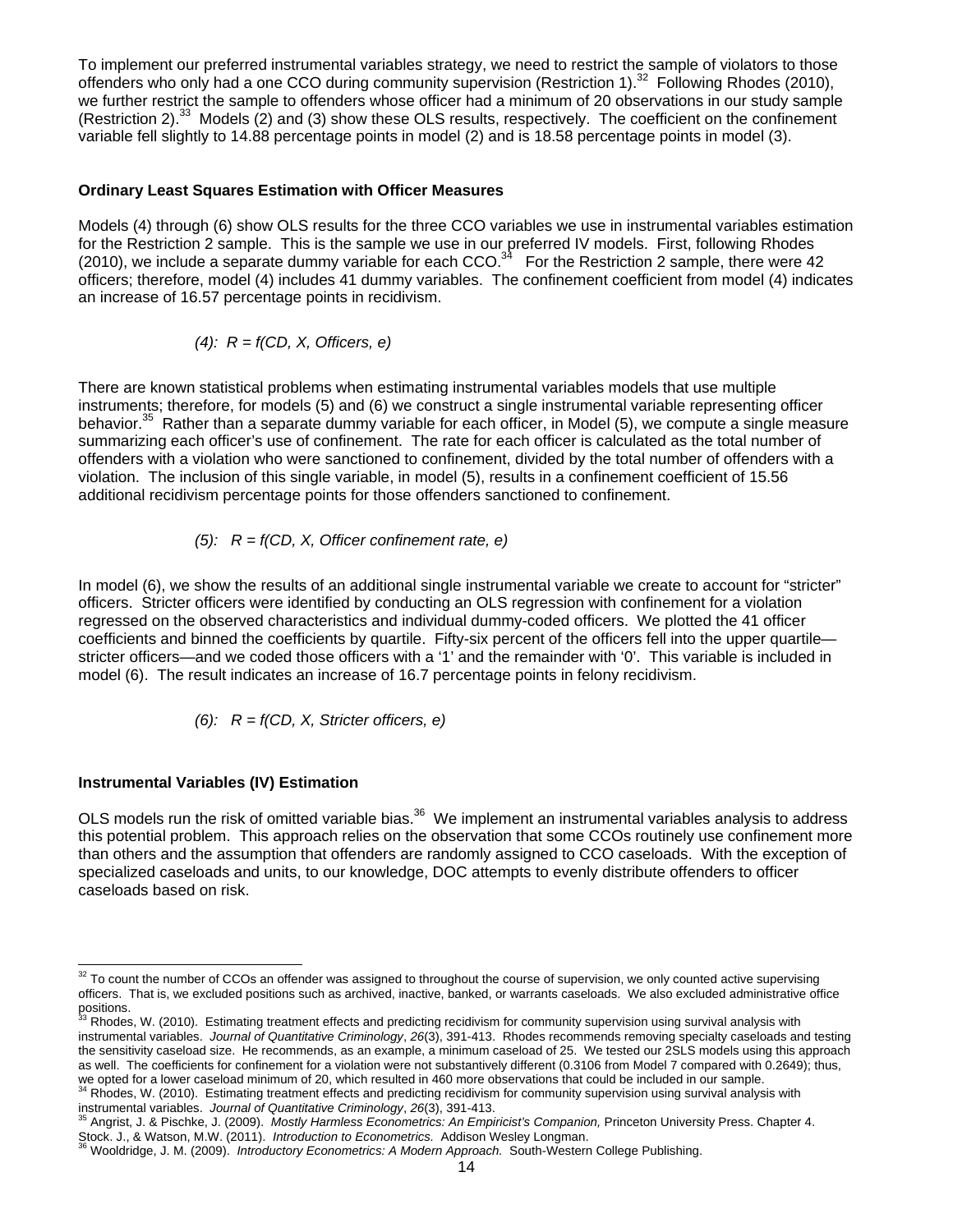In models (7), (8), and (9) we estimate a two-stage process using the three types of IVs. First stage results are shown in **Exhibit B2** and second stage results are reported in **Exhibit B1**.

> *(7): First stage equation CD = f(X, Officers, e) Second stage equation R = f(CD, X, e)*

Model (7) uses multiple dummies as instruments, the vector *Officers*, for each of the 41 CCOs. The first stage result for this model is reported in **Exhibit B2**. As a group, *Officers* are jointly significant (p=.000) in predicting whether an offender is confined for a violation, *CD*. The second stage results are shown in **Exhibit B1**. When multiple instruments are used in the same equation, the estimates may be misleading and limited information maximum likelihood (LIML) should be used to estimate the effects.<sup>37</sup> Conventional standard errors from LIML, however, should be corrected using Bekker-adjusted standard errors, which are reported in the table for models (7) and (16).<sup>38</sup> The coefficient for the instrumented confinement variable increased to 31.06 percentage points nearly twice the magnitude as found in our OLS models.

In model (8), we estimate a single IV model with two-stage least squares (2SLS) where the IV is officer confinement rate, described above. The first stage results in **Exhibit B2** indicate that the officer confinement rate IV is significant ( $p=000$ ) and the F-statistic is a significant 33.13, which indicates the strength of the instrument, and is easily larger than the rule-of-thumb of 10 for single-instrument IV analysis.<sup>39</sup> The second stage coefficient on the confinement variable, reported in Exhibit B1, is 32.04 percentage points more recidivism which is, again, about twice the magnitude of the OLS models.

> *(8): First stage equation CD = f(X, Officer confinement rate, e) Second stage equation R = f(CD, X, e)*

Finally, in model (9) we estimate a third IV model with 2SLS where the IV is the dichotomous stricter officer variable, described above. The first stage results, in **Exhibit B2**, indicate that the stricter officer IV is significant (p=.000) and the model F-statistic, 21.44, is significant. The second stage coefficient on the confinement variable, reported in **Exhibit B1**, is 35.97 percentage points more recidivism.

> *(9): First stage equation CD = f(X, Stricter officer, e) Second stage equation R = f(CD, X, e)*

In Models (10) through (18) we repeat the same process described in this appendix; however, we substitute the continuous measure of confinement, *CC*, for the dichotomous measure of confinement, *CD*. The non-IV models indicate an increase in the probability of felony recidivism between 3 and 3.6 additional percentage points per confinement event. In the three IV models, (16) through (18), the confinement coefficient indicates 8 additional felony recidivism percentage points per confinement event. The IV coefficients are, once again, nearly twice as large as their OLS counterparts. The average number of confinements per offender in the Restriction 2 sample is 1.99.

#### **Conclusion**

In this analysis, we focus on a whether confinement for a violation affects felony recidivism. After estimating 18 models, both OLS and IV models with various samples and using multiple dependent variables of confinement, we conclude that confinement for a violation does not reduce recidivism.

In fact, in all of the models we estimate, confinement for a violation is associated with an increase in recidivism. We do not, however, draw a causal conclusion that confinement for a violation increases recidivism. We believe

 $\overline{a}$ 37 Angrist, J. & Pischke, J. (2009). *Mostly Harmless Econometrics: An Empiricist's Companion,* Princeton University Press. Chapter 4. Stock. J., & Watson, M.W. (2011). Introduction to Econometrics. An Empiricist s Companion, Princeton University Press. Chapter 4.<br>Stock. J., & Watson, M.W. (2011). Introduction to Econometrics. Addison Wesley Longman.<br><sup>38</sup>

in Econometrics, National Bureau of Economic Research, Cambridge, MA, July 30 - August 1, 2007. Retrieved from:

http://www.nber.org/WNE/lect\_13\_weakmany\_iv.pdf. 39 Angrist, J. & Pischke, J. (2009). *Mostly Harmless Econometrics: An Empiricist's Companion,* Princeton University Press. Chapter 4.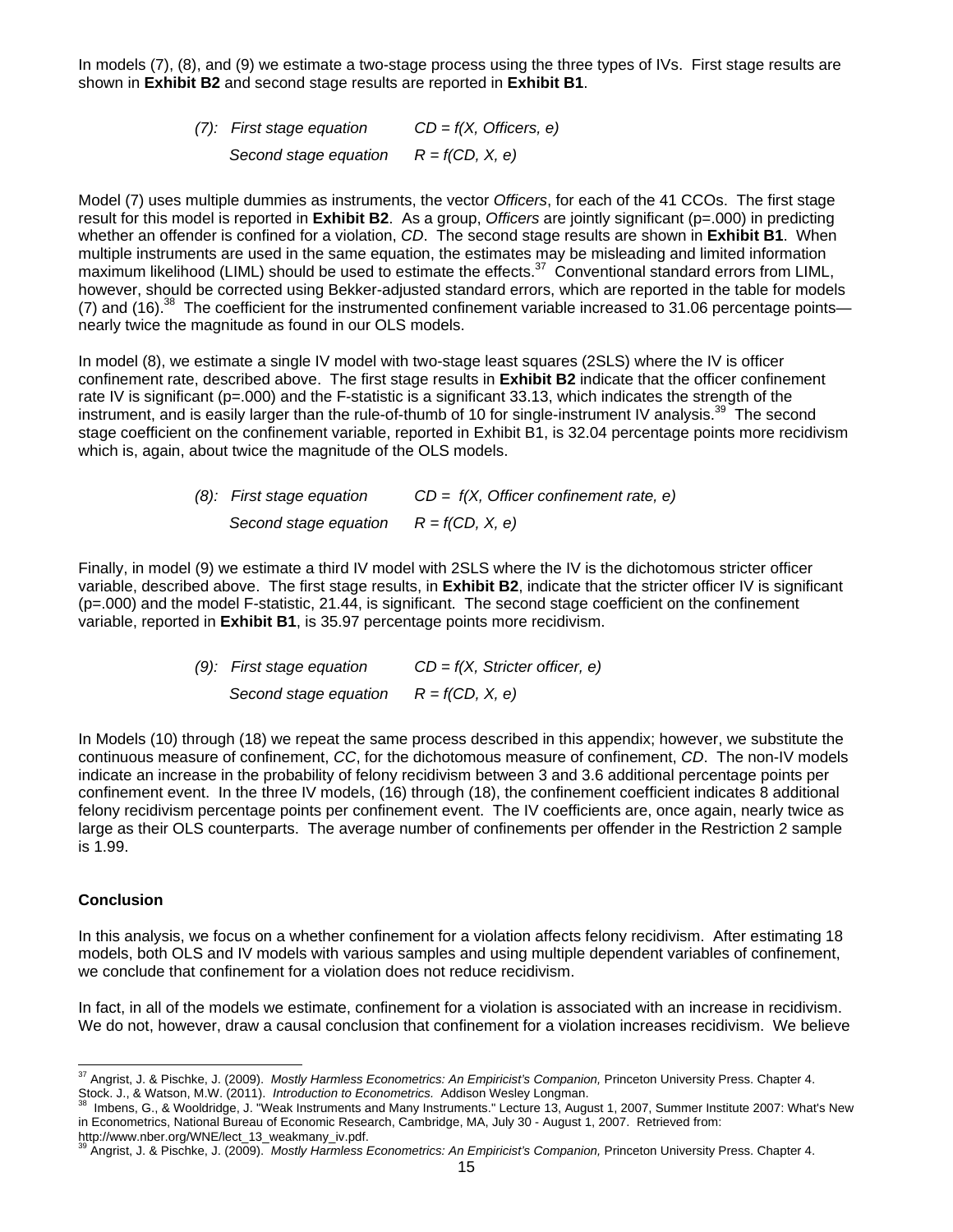there are two plausible, but contradictory, explanations for why all the OLS coefficients indicate an increase in recidivism and why the IV models indicate an even greater increase in recidivism.

The first plausible explanation is that confinement or strict CCO behavior may have a deleterious effect on an offender by, for example, preventing reentry into the labor market. If this explanation is true, then the larger confinement coefficients in our IV models indicate that CCOs who use confinement more than their counterparts causes more recidivism.

It is also plausible, however, that a CCO has the ability to observe an offender's risk for recidivism beyond what is measured by the risk score covariates. If this explanation is true, then the larger confinement coefficients for the IV models imply that some CCOs are routinely better at assessing high risk offenders and using confinement accordingly.

These contradictory explanations are both plausible, but only the first explanation indicates a real causal effect of confinement on recidivism. Therefore, although we see an increase in recidivism for offenders who receive confinement for a sanction, we cannot attribute a causal relationship because we cannot distinguish whether the effect is from confinement itself or the CCOs ability to detect risk of recidivism relative to measured risk.

Given these contradictory explanations, and because we found no instance in which recidivism is reduced in any of our models, we conclude that, at a minimum, confinement for a violation does not decrease recidivism for the average offender in our sample.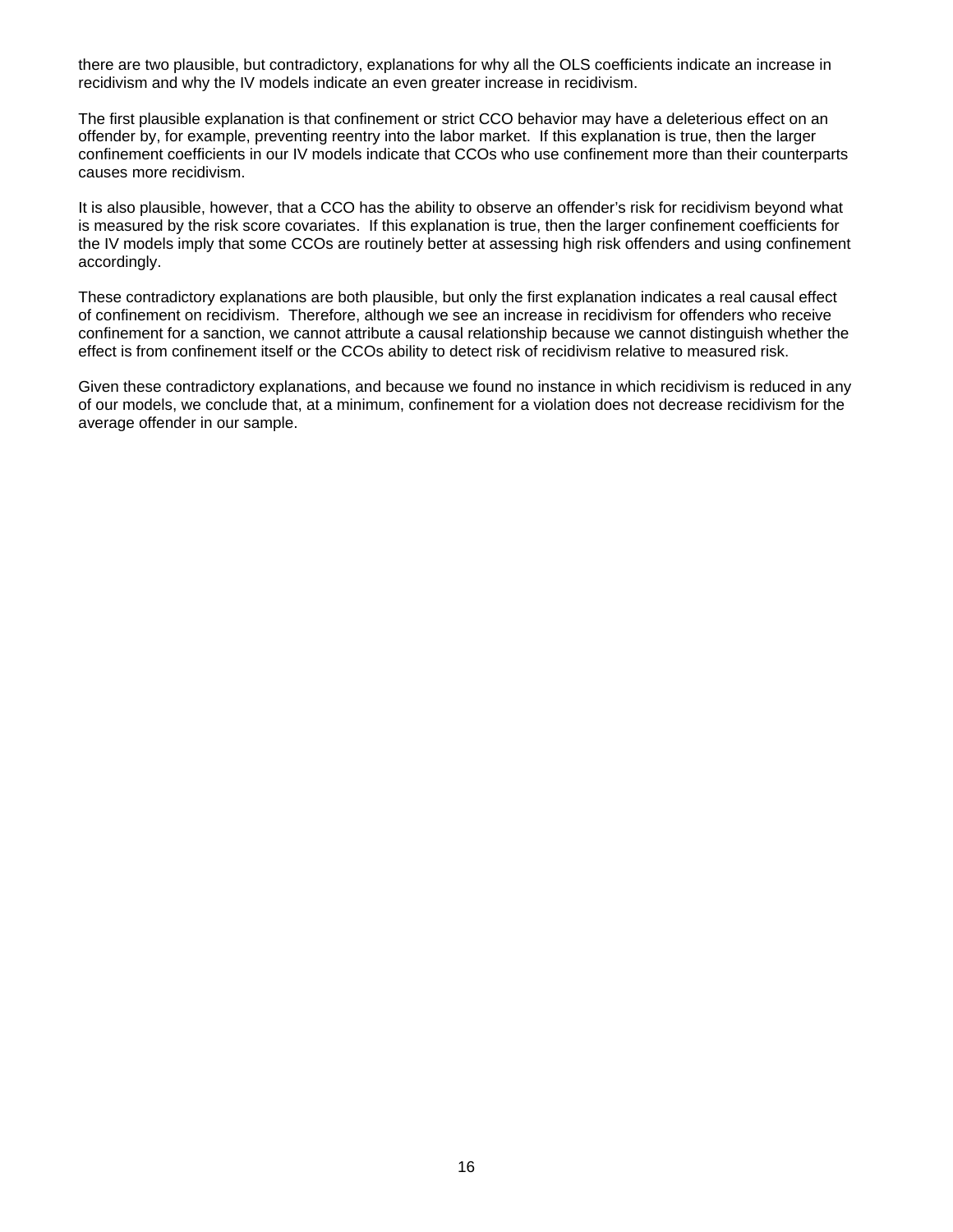*Exhibit B1*  **Regression Models Used to Estimate the Effects of Confinement for a Violation (Dichotomous Measure)** 

|                                                             | <b>OLS Estimation</b>                                 |           |                                                      |           |                                                                   |         | <b>OLS Estimation with Officer Measures</b>                       |         |                                                                   |         |                                                                   |         |                                                                    | <b>Instrumental Variables Estimation</b> |                                                            |         |                                                             |         |  |
|-------------------------------------------------------------|-------------------------------------------------------|-----------|------------------------------------------------------|-----------|-------------------------------------------------------------------|---------|-------------------------------------------------------------------|---------|-------------------------------------------------------------------|---------|-------------------------------------------------------------------|---------|--------------------------------------------------------------------|------------------------------------------|------------------------------------------------------------|---------|-------------------------------------------------------------|---------|--|
| <b>Estimator:</b><br>Sample:<br><b>Number observations:</b> | <b>OLS</b><br><b>All Violators</b><br>70,398<br>Coef. | <b>SE</b> | <b>OLS</b><br><b>Restriction 1</b><br>5,050<br>Coef. | <b>SE</b> | <b>OLS</b><br><b>Restriction 2</b><br>1,273<br><b>SE</b><br>Coef. |         | <b>OLS</b><br><b>Restriction 2</b><br>1,273<br><b>SE</b><br>Coef. |         | <b>OLS</b><br><b>Restriction 2</b><br>1,273<br><b>SE</b><br>Coef. |         | <b>OLS</b><br><b>Restriction 2</b><br>1,273<br><b>SE</b><br>Coef. |         | <b>LIML</b><br><b>Restriction 2</b><br>1,273<br><b>SE</b><br>Coef. |                                          | 2SLS<br><b>Restriction 2</b><br>1,273<br><b>SE</b><br>Coef |         | 2SLS<br><b>Restriction 2</b><br>1,273<br><b>SE</b><br>Coef. |         |  |
| Model:                                                      | (1)                                                   |           | (2)                                                  |           |                                                                   | (3)     |                                                                   | (4)     |                                                                   | (5)     |                                                                   | (6)     |                                                                    | (7)<br>(8)                               |                                                            |         |                                                             | (9)     |  |
| Confinement for a violation                                 | 0.2006                                                | (0.004)   | 0.1488                                               | (0.015)   | 0.1858                                                            | (0.032) | 0.1657                                                            | (0.035) | 0.1556                                                            | (0.035) | 0.1670                                                            | (0.033) | 0.3106                                                             | (0.085)                                  | 0.3204                                                     | (0.075) | 0.3597                                                      | (0.103) |  |
| Prior adult felony adjudications                            | 0.0110                                                | (0.001)   | 0.0229                                               | (0.005)   | 0.0311                                                            | (0.009) | 0.0272                                                            | (0.01)  | 0.0301                                                            | (0.009) | 0.0314                                                            | (0.009) | 0.0304                                                             | (0.009)                                  | 0.0303                                                     | (0.009) | 0.0301                                                      | (0.01)  |  |
| Felony risk score#                                          | 0.0039                                                | (0.000)   | 0.0008                                               | (0.001)   | $-0.0002$                                                         | (0.001) | $-0.0006$                                                         | (0.001) | $-0.0002$                                                         | (0.001) | $-0.0001$                                                         | (0.001) | $-0.0006$                                                          | (0.001)                                  | $-0.0006$                                                  | (0.001) | $-0.0007$                                                   | (0.001) |  |
| Non-drug risk score <sup>#</sup>                            | 0.0004                                                | (0.000)   | 0.0028                                               | (0.001)   | 0.0035                                                            | (0.002) | 0.0026                                                            | (0.002) | 0.0034                                                            | (0.002) | 0.0033                                                            | (0.002) | 0.0033                                                             | (0.002)                                  | 0.0033                                                     | (0.002) | 0.0032                                                      | (0.002) |  |
| Violent risk score#                                         | $-0.0004$                                             | (0.000)   | 0.0000                                               | (0.001)   | $-0.0003$                                                         | (0.002) | 0.0009                                                            | (0.002) | $-0.0006$                                                         | (0.002) | $-0.0005$                                                         | (0.002) | $-0.0003$                                                          | (0.002)                                  | $-0.0003$                                                  | (0.002) | $-0.0003$                                                   | (0.002) |  |
| Age at-risk                                                 | $-0.0046$                                             | (0.000)   | $-0.0057$                                            | (0.001)   | $-0.0061$                                                         | (0.001) | $-0.0053$                                                         | (0.002) | $-0.0061$                                                         | (0.001) | $-0.0062$                                                         | (0.001) | $-0.0057$                                                          | (0.002)                                  | $-0.0057$                                                  | (0.002) | $-0.0056$                                                   | (0.002) |  |
| African American                                            | 0.0267                                                | (0.004)   | 0.0709                                               | (0.017)   | 0.1771                                                            | (0.033) | 0.1007                                                            | (0.038) | 0.1616                                                            | (0.034) | 0.1684                                                            | (0.033) | 0.1599                                                             | (0.035)                                  | 0.1586                                                     | (0.035) | 0.1532                                                      | (0.036) |  |
| Male                                                        | 0.0524                                                | (0.005)   | 0.0694                                               | (0.020)   | 0.0408                                                            | (0.041) | 0.0380                                                            | (0.041) | 0.0376                                                            | (0.040) | 0.0377                                                            | (0.041) | 0.0312                                                             | (0.041)                                  | 0.0305                                                     | (0.041) | 0.0274                                                      | (0.042) |  |
| FY 2002                                                     | 0.0680                                                | (0.008)   | 0.0723                                               | (0.029)   | 0.0634                                                            | (0.060) | 0.1039                                                            | (0.064) | 0.0614                                                            | (0.060) | 0.0643                                                            | (0.060) | 0.0813                                                             | (0.062)                                  | 0.0827                                                     | (0.062) | 0.0884                                                      | (0.063) |  |
| FY 2003                                                     | 0.0740                                                | (0.008)   | 0.0915                                               | (0.028)   | 0.0212                                                            | (0.058) | 0.0329                                                            | (0.060) | 0.0177                                                            | (0.058) | 0.0236                                                            | (0.058) | 0.0376                                                             | (0.059)                                  | 0.0389                                                     | (0.059) | 0.0441                                                      | (0.060) |  |
| FY 2004                                                     | 0.0694                                                | (0.008)   | 0.0552                                               | (0.028)   | 0.0811                                                            | (0.055) | 0.0805                                                            | (0.057) | 0.0858                                                            | (0.055) | 0.0877                                                            | (0.055) | 0.0997                                                             | (0.057)                                  | 0.1012                                                     | (0.057) | 0.1070                                                      | (0.058) |  |
| FY 2005                                                     | 0.0595                                                | (0.008)   | 0.0570                                               | (0.026)   | 0.0437                                                            | (0.054) | 0.0616                                                            | (0.057) | 0.0446                                                            | (0.054) | 0.0520                                                            | (0.055) | 0.0540                                                             | (0.055)                                  | 0.0548                                                     | (0.055) | 0.0580                                                      | (0.056) |  |
| FY 2006                                                     | 0.0369                                                | (0.008)   | 0.0735                                               | (0.026)   | 0.0749                                                            | (0.053) | 0.0650                                                            | (0.054) | 0.0698                                                            | (0.053) | 0.0767                                                            | (0.053) | 0.0836                                                             | (0.053)                                  | 0.0843                                                     | (0.053) | 0.0870                                                      | (0.054) |  |
| FY 2007                                                     | $-0.0037$                                             | (0.008)   | 0.0003                                               | (0.026)   | $-0.0224$                                                         | (0.053) | $-0.0081$                                                         | (0.054) | $-0.0260$                                                         | (0.053) | $-0.0218$                                                         | (0.053) | $-0.0095$                                                          | (0.054)                                  | $-0.0085$                                                  | (0.054) | $-0.0044$                                                   | (0.055) |  |
|                                                             |                                                       |           |                                                      |           |                                                                   |         |                                                                   |         |                                                                   |         |                                                                   |         |                                                                    |                                          |                                                            |         |                                                             |         |  |
| <b>Alternative Instruments</b>                              |                                                       |           |                                                      |           |                                                                   |         |                                                                   |         |                                                                   |         |                                                                   |         |                                                                    |                                          |                                                            |         |                                                             |         |  |
| Officers                                                    | N                                                     |           | N                                                    |           | N                                                                 |         | Y                                                                 |         | N                                                                 |         | N                                                                 |         | Y                                                                  |                                          | N                                                          |         | N                                                           |         |  |
| Officer confinement rate                                    | N                                                     |           | N                                                    |           | N                                                                 |         | N                                                                 |         | Y                                                                 |         | N                                                                 |         | N                                                                  |                                          | Y                                                          |         | N                                                           |         |  |
| <b>Stricter officers</b>                                    | N                                                     |           | N                                                    |           | N                                                                 |         | N                                                                 |         | N                                                                 |         | Y                                                                 |         | N                                                                  |                                          | N                                                          |         | Y                                                           |         |  |
|                                                             |                                                       |           |                                                      |           |                                                                   |         |                                                                   |         |                                                                   |         |                                                                   |         |                                                                    |                                          |                                                            |         |                                                             |         |  |
| <b>Adjusted R-squared</b>                                   | 0.1106                                                |           | 0.1028                                               |           | 0.1434                                                            |         | 0.1659                                                            |         |                                                                   | 0.1455  |                                                                   | 0.1449  | na                                                                 |                                          | na                                                         |         | na                                                          |         |  |

# The three risk scores in the equations above are calculated using DOC's static risk assessment. For more information, see: R. Barnoski & E. Drake (2007). *Washington's Offender Accountability Act: Department of Corrections' static risk instrument* (Document No. 07-03-1201)*.* Olympia: Washington State Institute for Public Policy.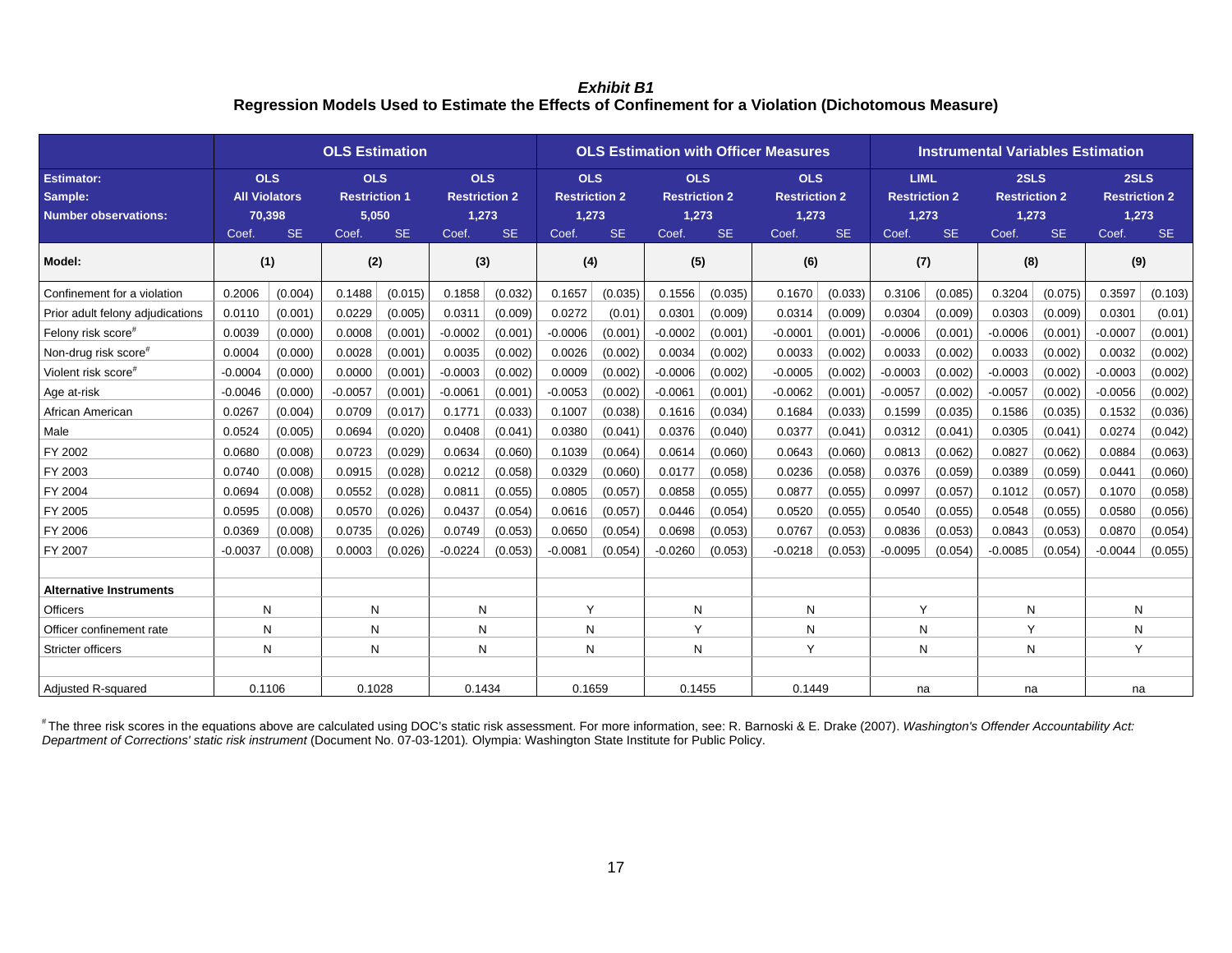#### *Exhibit B1 (continued)*  **Regression Models Used to Estimate the Effects of Confinement for a Violation (Continuous Measure)**

|                                                             | <b>OLS Estimation</b>                        |           |                                             |           |                                             |         |                                             |         | <b>OLS Estimation with Officer Measures</b> | <b>Instrumental Variables Estimation</b> |                                             |         |                                              |                   |                                                |                   |                                                             |         |
|-------------------------------------------------------------|----------------------------------------------|-----------|---------------------------------------------|-----------|---------------------------------------------|---------|---------------------------------------------|---------|---------------------------------------------|------------------------------------------|---------------------------------------------|---------|----------------------------------------------|-------------------|------------------------------------------------|-------------------|-------------------------------------------------------------|---------|
| <b>Estimator:</b><br>Sample:<br><b>Number observations:</b> | <b>OLS</b><br><b>All Violators</b><br>70,398 |           | <b>OLS</b><br><b>Restriction 1</b><br>5,050 |           | <b>OLS</b><br><b>Restriction 2</b><br>1,273 |         | <b>OLS</b><br><b>Restriction 2</b><br>1,273 |         | <b>OLS</b><br><b>Restriction 2</b><br>1,273 |                                          | <b>OLS</b><br><b>Restriction 2</b><br>1,273 |         | <b>LIML</b><br><b>Restriction 2</b><br>1,273 |                   | 2SLS<br><b>Restriction 2</b><br>1,273<br>Coef. |                   | 2SLS<br><b>Restriction 2</b><br>1,273<br><b>SE</b><br>Coef. |         |
| Model:                                                      | Coef.<br>(10)                                | <b>SE</b> | Coef.<br>(11)                               | <b>SE</b> | <b>SE</b><br>Coef.<br>(12)                  |         | <b>SE</b><br>Coef.<br>(13)                  |         | <b>SE</b><br>Coef.<br>(14)                  |                                          | <b>SE</b><br>Coef.<br>(15)                  |         | Coef.                                        | <b>SE</b><br>(16) |                                                | <b>SE</b><br>(17) | (18)                                                        |         |
| Confinement for a violation                                 | 0.0336                                       | (0.001)   | 0.0297                                      | (0.003)   | 0.0351                                      | (0.006) | 0.0304                                      | (0.007) | 0.0294                                      | (0.007)                                  | 0.0313                                      | (0.007) | 0.0805                                       | (0.021)           | 0.0886                                         | (0.021)           | 0.0805                                                      | (0.023) |
| Prior adult felony adjudications                            | 0.0121                                       | (0.001)   | 0.0241                                      | (0.005)   | 0.0317                                      | (0.009) | 0.0270                                      | (0.010) | 0.0302                                      | (0.009)                                  | 0.0319                                      | (0.009) | 0.0309                                       | (0.010)           | 0.0308                                         | (0.010)           | 0.0309                                                      | (0.010) |
| Felony risk score#                                          | 0.0039                                       | (0.000)   | 0.0009                                      | (0.001)   | 0.0003                                      | (0.001) | $-0.0002$                                   | (0.001) | 0.0003                                      | (0.001)                                  | 0.0004                                      | (0.001) | 0.0004                                       | (0.001)           | 0.0004                                         | (0.001)           | 0.0004                                                      | (0.001) |
| Non-drug risk score#                                        | 0.0005                                       | (0.000)   | 0.0029                                      | (0.001)   | 0.0033                                      | (0.002) | 0.0024                                      | (0.002) | 0.0032                                      | (0.002)                                  | 0.0032                                      | (0.002) | 0.0028                                       | (0.002)           | 0.0027                                         | (0.002)           | 0.0028                                                      | (0.002) |
| Violent risk score <sup>#</sup>                             | $-0.0006$                                    | (0.000)   | $-0.0002$                                   | (0.001)   | $-0.0007$                                   | (0.002) | 0.0006                                      | (0.002) | $-0.0011$                                   | (0.002)                                  | $-0.0009$                                   | (0.002) | $-0.0013$                                    | (0.002)           | $-0.0014$                                      | (0.002)           | $-0.0013$                                                   | (0.002) |
| Age at-risk                                                 | $-0.0046$                                    | (0.000)   | $-0.0058$                                   | (0.001)   | $-0.0065$                                   | (0.001) | $-0.0058$                                   | (0.002) | $-0.0064$                                   | (0.001)                                  | $-0.0066$                                   | (0.001) | $-0.0064$                                    | (0.002)           | $-0.0064$                                      | (0.002)           | $-0.0064$                                                   | (0.002) |
| African American                                            | 0.018                                        | (0.004)   | 0.0685                                      | (0.017)   | 0.1724                                      | (0.033) | 0.0954                                      | (0.038) | 0.1517                                      | (0.034)                                  | 0.1628                                      | (0.034) | 0.1332                                       | (0.038)           | 0.1262                                         | (0.038)           | 0.1332                                                      | (0.039) |
| Male                                                        | 0.0601                                       | (0.005)   | 0.0722                                      | (0.020)   | 0.0381                                      | (0.041) | 0.0362                                      | (0.041) | 0.0336                                      | (0.041)                                  | 0.0347                                      | (0.041) | 0.0160                                       | (0.043)           | 0.0120                                         | (0.043)           | 0.0160                                                      | (0.043) |
| FY 2002                                                     | 0.0797                                       | (0.008)   | 0.0788                                      | (0.030)   | 0.0817                                      | (0.061) | 0.1116                                      | (0.065) | 0.0775                                      | (0.061)                                  | 0.0809                                      | (0.061) | 0.1399                                       | (0.067)           | 0.1504                                         | (0.068)           | 0.1400                                                      | (0.068) |
| FY 2003                                                     | 0.0832                                       | (0.008)   | 0.0969                                      | (0.028)   | 0.0298                                      | (0.058) | 0.0285                                      | (0.060) | 0.0250                                      | (0.058)                                  | 0.0317                                      | (0.058) | 0.0725                                       | (0.062)           | 0.0802                                         | (0.063)           | 0.0725                                                      | (0.063) |
| FY 2004                                                     | 0.0758                                       | (0.008)   | 0.0633                                      | (0.028)   | 0.0848                                      | (0.056) | 0.0791                                      | (0.057) | 0.0916                                      | (0.055)                                  | 0.0920                                      | (0.056) | 0.1253                                       | (0.059)           | 0.1326                                         | (0.060)           | 0.1253                                                      | (0.060) |
| FY 2005                                                     | 0.0622                                       | (0.008)   | 0.0631                                      | (0.026)   | 0.0532                                      | (0.055) | 0.0607                                      | (0.057) | 0.0537                                      | (0.054)                                  | 0.0618                                      | (0.055) | 0.0853                                       | (0.057)           | 0.0910                                         | (0.058)           | 0.0853                                                      | (0.058) |
| FY 2006                                                     | 0.0396                                       | (0.008)   | 0.0795                                      | (0.026)   | 0.0782                                      | (0.053) | 0.0612                                      | (0.054) | 0.0716                                      | (0.053)                                  | 0.0800                                      | (0.053) | 0.0991                                       | (0.055)           | 0.1029                                         | (0.055)           | 0.0991                                                      | (0.055) |
| FY 2007                                                     | 0.0011                                       | (0.008)   | 0.0010                                      | (0.026)   | $-0.0303$                                   | (0.053) | $-0.0207$                                   | (0.054) | $-0.0326$                                   | (0.053)                                  | $-0.0285$                                   | (0.053) | $-0.0154$                                    | (0.055)           | $-0.0127$                                      | (0.055)           | $-0.0154$                                                   | (0.055) |
|                                                             |                                              |           |                                             |           |                                             |         |                                             |         |                                             |                                          |                                             |         |                                              |                   |                                                |                   |                                                             |         |
| <b>Alternative Instruments</b>                              |                                              |           |                                             |           |                                             |         |                                             |         |                                             |                                          |                                             |         |                                              |                   |                                                |                   |                                                             |         |
| Officers                                                    | N                                            |           | N                                           |           | N                                           |         | Υ                                           |         | N                                           |                                          | N                                           |         | Y                                            |                   | N                                              |                   | N                                                           |         |
| Officer confinement rate                                    | N                                            |           | N                                           |           | N                                           |         | N                                           |         | Y                                           |                                          | N                                           |         | N                                            |                   | Y                                              |                   | N                                                           |         |
| Stricter officers                                           | N                                            |           | N                                           |           | N                                           |         | N                                           |         | N                                           |                                          | Y                                           |         | N                                            |                   | N                                              |                   | Y                                                           |         |
|                                                             |                                              |           |                                             |           |                                             |         |                                             |         |                                             |                                          |                                             |         |                                              |                   |                                                |                   |                                                             |         |
| <b>Adjusted R-squared</b>                                   | 0.1070                                       |           | 0.0984                                      |           |                                             | 0.1408  |                                             | 0.164   | 0.1453                                      |                                          | 0.1431                                      |         | na                                           |                   | na                                             |                   | na                                                          |         |

# The three risk scores in the equations above are calculated using DOC's static risk assessment. For more information, see: R. Barnoski & E. Drake (2007). *Washington's Offender Accountability Act: Department of Corrections' static risk instrument* (Document No. 07-03-1201)*.* Olympia: Washington State Institute for Public Policy.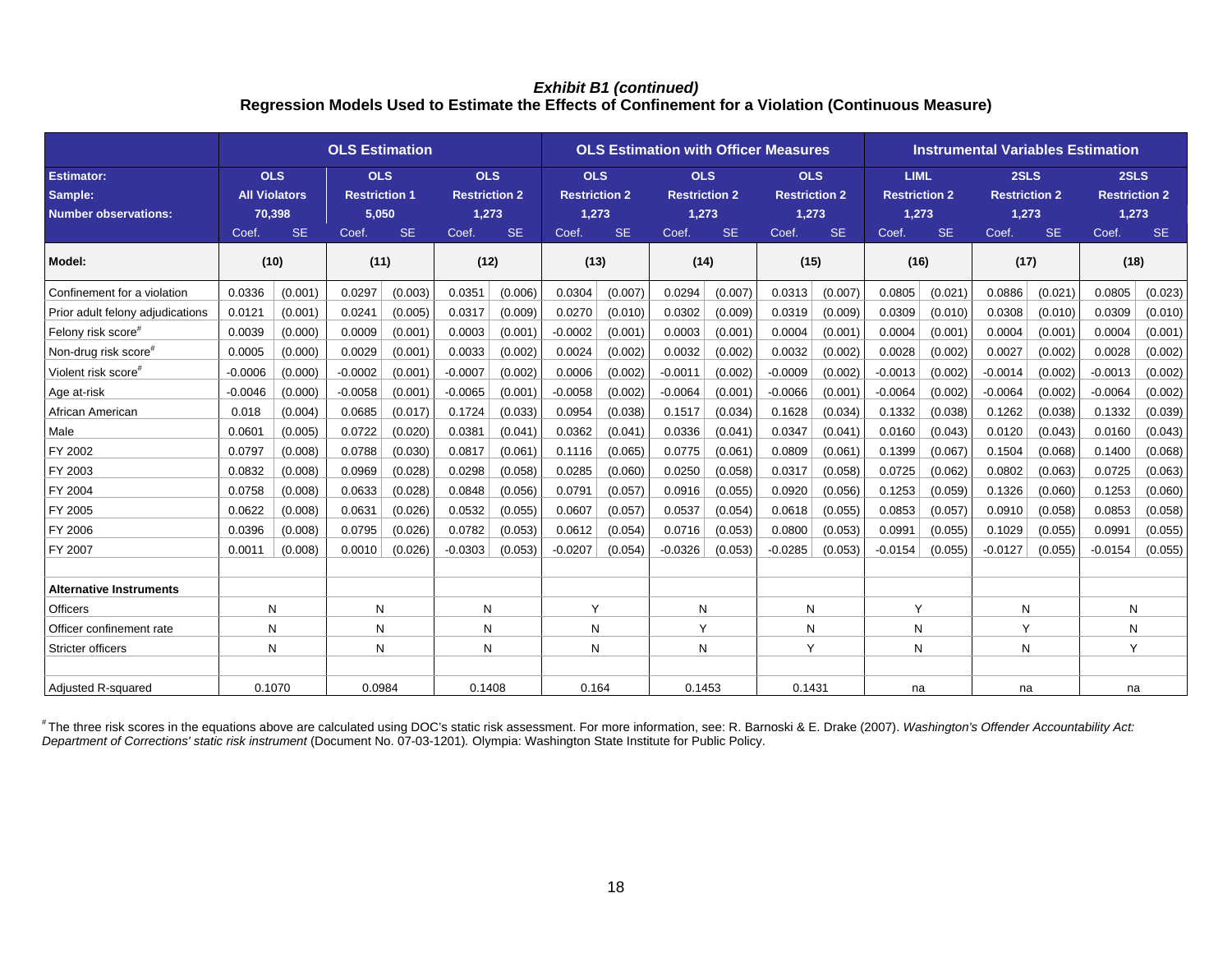*Exhibit B2*  **Confinement for a Violation: First Stage Results of Instrumental Variables Models for the Restriction 2 Sample** 

| <b>Number observations:</b>      | 1,273     |           | 1,273                                    |           | 1,273     |                                         | 1,273     |           | 1,273     |           | 1,273     |           |  |
|----------------------------------|-----------|-----------|------------------------------------------|-----------|-----------|-----------------------------------------|-----------|-----------|-----------|-----------|-----------|-----------|--|
|                                  | Coef.     | <b>SE</b> | Coef.                                    | <b>SE</b> | Coef.     | <b>SE</b>                               | Coef.     | <b>SE</b> | Coef.     | <b>SE</b> | Coef.     | <b>SE</b> |  |
|                                  |           |           | <b>Confinement (Dichotomous Measure)</b> |           |           | <b>Confinement (Continuous Measure)</b> |           |           |           |           |           |           |  |
| Model (from Exhibit B1):         | (7)       |           | (8)                                      |           |           | (9)                                     |           | (16)      |           | (17)      |           | (18)      |  |
| Prior adult felony adjudications | $-0.0019$ | (0.008)   | $-0.0013$                                | (0.008)   | 0.0069    | (0.008)                                 | $-0.0068$ | (0.040)   | $-0.0102$ | (0.040)   | 0.0197    | (0.040)   |  |
| Felony risk score <sup>#</sup>   | 0.0031    | (0.001)   | 0.0027                                   | (0.001)   | 0.0031    | (0.001)                                 | 0.0017    | (0.006)   | $-0.0011$ | (0.006)   | 0.0005    | (0.006)   |  |
| Non-drug risk score <sup>#</sup> | 0.0009    | (0.002)   | 0.0006                                   | (0.002)   | 0.0007    | (0.002)                                 | 0.0129    | (0.008)   | 0.0082    | (0.008)   | 0.0077    | (0.008)   |  |
| Violent risk score <sup>#</sup>  | $-0.0027$ | (0.002)   | $-0.0020$                                | (0.002)   | $-0.0009$ | (0.002)                                 | $-0.0051$ | (0.009)   | 0.0045    | (0.008)   | 0.0078    | (0.008)   |  |
| Age at-risk                      | $-0.0025$ | (0.001)   | $-0.0024$                                | (0.001)   | $-0.0033$ | (0.001)                                 | 0.0029    | (0.006)   | $-0.0001$ | (0.006)   | $-0.0037$ | (0.006)   |  |
| African American                 | 0.0343    | (0.032)   | 0.0180                                   | (0.027)   | 0.0790    | (0.028)                                 | 0.3646    | (0.162)   | 0.4308    | (0.144)   | 0.6014    | (0.142)   |  |
| Male                             | 0.0413    | (0.034)   | 0.0430                                   | (0.033)   | 0.0530    | (0.034)                                 | 0.2874    | (0.173)   | 0.3633    | (0.171)   | 0.3789    | (0.173)   |  |
| FY 2002                          | $-0.1531$ | (0.053)   | $-0.1292$                                | (0.048)   | $-0.1250$ | (0.051)                                 | $-1.0892$ | (0.272)   | $-1.2305$ | (0.254)   | $-1.1996$ | (0.257)   |  |
| FY 2003                          | $-0.1439$ | (0.050)   | $-0.1286$                                | (0.046)   | $-0.1064$ | (0.049)                                 | $-0.6398$ | (0.254)   | $-0.9304$ | (0.243)   | $-0.8285$ | (0.246)   |  |
| FY 2004                          | $-0.1013$ | (0.047)   | $-0.0936$                                | (0.045)   | $-0.1004$ | (0.047)                                 | $-0.5081$ | (0.241)   | $-0.6926$ | (0.234)   | $-0.6759$ | (0.236)   |  |
| FY 2005                          | $-0.0694$ | (0.047)   | $-0.0614$                                | (0.044)   | $-0.0310$ | (0.046)                                 | $-0.3481$ | (0.239)   | $-0.6314$ | (0.229)   | $-0.4779$ | (0.233)   |  |
| FY 2006                          | $-0.0927$ | (0.044)   | $-0.0881$                                | (0.042)   | $-0.0533$ | (0.045)                                 | $-0.3807$ | (0.227)   | $-0.5283$ | (0.222)   | $-0.3889$ | (0.224)   |  |
| FY 2007                          | $-0.1126$ | (0.045)   | $-0.1063$                                | (0.043)   | $-0.0904$ | (0.045)                                 | $-0.1987$ | (0.228)   | $-0.3363$ | (0.225)   | $-0.2674$ | (0.227)   |  |
|                                  |           |           |                                          |           |           |                                         |           |           |           |           |           |           |  |
| <b>Alternative Instruments</b>   | Included  | p value   | Included                                 | p value   | Included  | p value                                 | Included  | p value   | Included  | p value   | Included  | p vlaue   |  |
| Officers (joint significance)    | Υ         | (0.000)   | N                                        |           | N         |                                         | Y         | (0.000)   | N         |           | N         |           |  |
| Officer confinement rate         | N         |           | Y                                        | (0.000)   | N         |                                         | N         |           | Υ         | (0.000)   | N         |           |  |
| <b>Stricter officers</b>         | Ν         |           | Ν                                        |           | Y         | (0.000)                                 | N         |           | N         |           | Y         | (0.000)   |  |
|                                  |           |           |                                          |           |           |                                         |           |           |           |           |           |           |  |
| <b>F</b> statistic               | 8.48      | (0.000)   | 33.13                                    | (0.000)   | 21.44     | (0.000)                                 | 6.89      | (0.000)   | 21.21     | (0.000)   | 19.04     | (0.000)   |  |

# The three risk scores in the equations above are calculated using DOC's static risk assessment. For more information, see: R. Barnoski & E. Drake (2007). *Washington's Offender Accountability Act: Department of Corrections' static risk instrument* (Document No. 07-03-1201)*.* Olympia: Washington State Institute for Public Policy.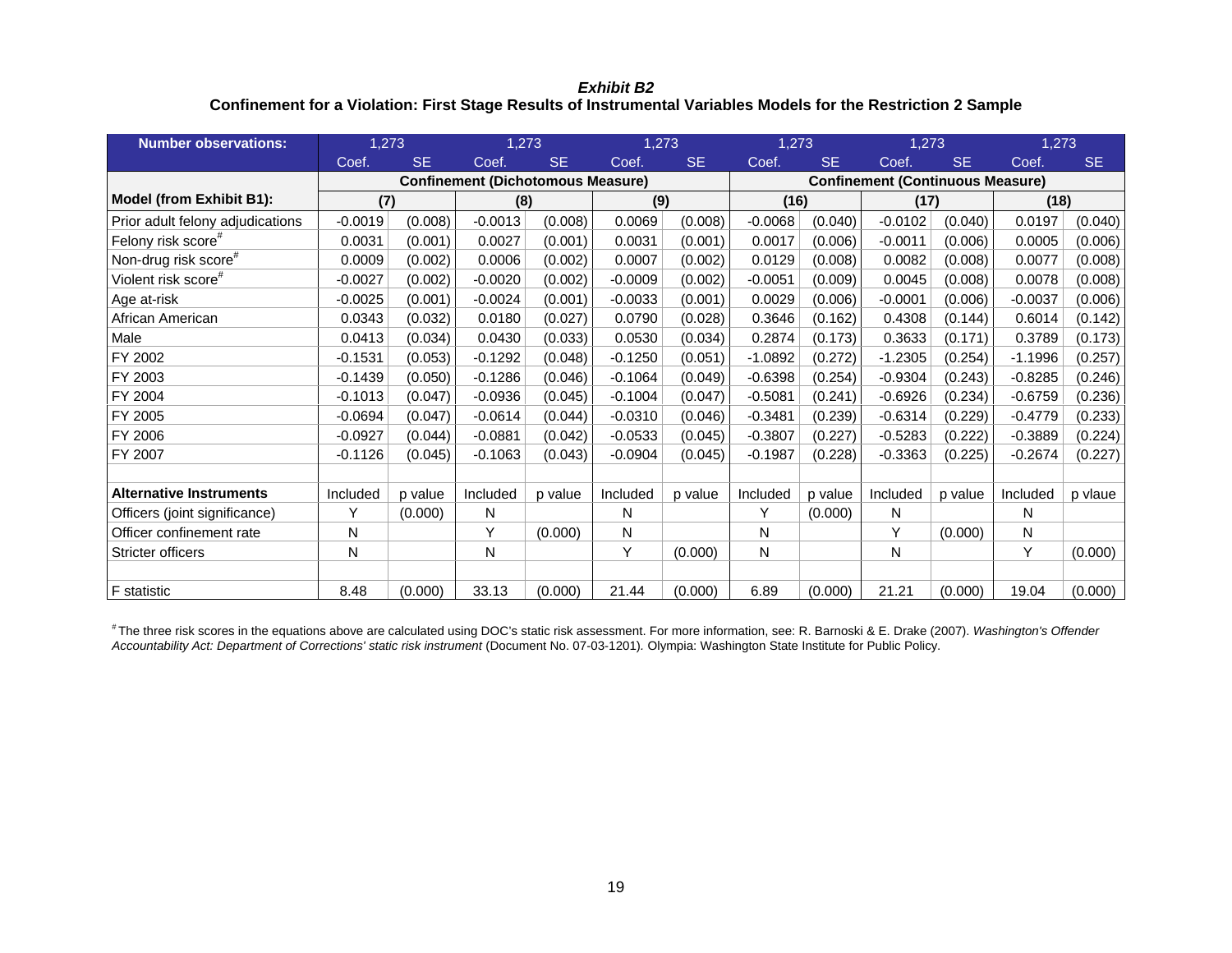#### **Appendix C: Studies Used in the Meta-Analysis**

#### **Supervision With Risk Need Responsivity Model**

Taxman, F. S. (2008). No illusions: Offender and organizational change in Maryland's proactive community supervision efforts. *Criminology and Public Policy, 7*(2), 275-302.

Trotter, C. (1996). The impact of different supervision practices in community corrections: Cause for optimism. *The Australian & New Zealand Journal of Criminology, 29*(1), 1-19.

Robinson, C., VanBenschoten, S., Alexander, M., & Lowenkamp, C. (2011). A random (almost) study of staff training aimed at reducing re-arrest (STARR):Reducing recidivism through intentional design. *Federal Probation, 75* (2).

Bonta, J., Bourgon, G., Rugge, T., Scott, T., Yessine, A., Gutierrez, L., & Li, J. (2011). An experimental demonstration of training probation officers in evidence-based community supervision. *Criminal Justice and Behavior, 38*(11).

Jalbert, S. K., Rhodes, W., Kane, M., Clawson, E., Bogue, B., Flygare, C., Kling, R., & Guevara, M. (2011). *A multi-site evaluation of reduced probation caseload sizes in an evidence-based practice setting* (NCJ No. NCJ 234596). Washington, DC: National Institute of Justice.

#### **Intensive Supervision: Treatment**

Bagdon, W. & Ryan, J. E. (1993). Intensive supervision of offenders on prerelease furlough: An evaluation of the Vermont experience. *FORUM on Corrections Research, 5*(2). Retrieved June 23, 2011 from http://www.csc-scc.gc.ca/text/pblct/forum/e052/052j\_e.pdf

- Bonta, J., Wallace-Capretta, S., & Rooney, J. (2000). A quasi-experimental evaluation of an intensive rehabilitation supervision program. *Criminal Justice and Behavior, 27*(3), 312-329.
- Brown, K. L. (2007). Effects of supervision philosophy on intensive probationers. *Justice Policy Journal, 4*(1). Retrieved June 23, 2011 from http://www.cjcj.org/files/effects\_of\_0.pdf

Byrne, J. M., & Kelly, L. M. (1989). *Restructuring probation as an intermediate sanction: An evaluation of the implementation and impact of the Massachusetts Intensive Probation Supervision Program* (Executive Summary). Final report to the National Institute of Justice, Research Program on the Punishment and Control of Offenders.

Deschenes, E. P., Turner, S., & Petersilia, J. (1995, May). *Intensive community supervision in Minnesota: A dual experiment in prison diversion and enhanced supervised release*. Santa Monica, CA: RAND.

Erwin, B. S., Bennett, L. A. (1987, January). *New dimensions in probation: Georgia's experience with intensive probation supervision* (Research in Brief). Washington, DC: National Institute of Justice.

Fulton, B., Stichman, A., Latessa, E., & Travis, L. (1998, October). *Evaluating the prototypical ISP: Iowa Correctional Services Second Judicial District* (Final Report). Cincinnati, OH: University of Cincinnati, Division of Criminal Justice.

Hanley, D. (2002). *Risk differentiation and intensive supervision: A meaningful union?* (Unpublished doctoral dissertation). University of Cincinnati, Cincinnati, OH.

Johnson, G., & Hunter, R. M. (1995). Evaluation of the Specialized Drug Offender Program. In R. R. Ross & R. D. Ross (Eds.), *Thinking straight: The Reasoning and Rehabilitation Program for delinquency prevention and offender rehabilitation* (pp. 214-234). Ottawa, Ontario, Canada: Air Training and Publications.

Lichtman, C. M., & Smock, S. M. (1981). The effects of social services on probationer recidivism: A field experiment. *Journal of Research in Crime & Deliquency, 18*(1), 81-100.

Paparozzi, M. A., & Gendreau, P. (2005). An intensive supervision program that worked: Service delivery, professional orientation, and organizational supportiveness. *The Prison Journal, 85*(4), 445-466.

Pearson, F. S., & Harper, A. G. (1990). Contingent intermediate sentences: New Jersey's intensive supervision program. *Crime & Delinquency, 36*(1), 75-86.

Petersilia, J., & Turner, S. (1990, December). *Intensive supervision for high-risk probationers: Findings from three California experiments*. Santa Monica, CA: RAND.

Petersilia, J., Turner, S., & Deschenes, E. P. (1992). Intensive supervision programs for drug offenders. In J. M. Byrne, A. J. Lurigio, & J. Petersilia (Eds.), *Smart sentencing: The emergence of intermediate sanctions* (pp. 18-37). Newbury Park, CA: Sage.

Smith, L. G., & Akers, R. L. (1993). A comparison of recidivism of Florida's community control and prison: A five-year survival analysis. *Journal of Research in Crime & Delinquency, 30*(3), 267-292.

Stichman, A., Fulton, B., Latessa, E., & Travis, L. (1998, December). *Evaluating the prototypical ISP: Hartford Intensive Supervision Unit Connecticut Office of Adult Probation Administrative Office of the Courts* (Final Report). Cincinnati, OH: University of Cincinnati, Division of Criminal Justice.

Turner, S., & Petersilia, J. (1992). Focusing on high-risk parolees: An experiment to reduce commitments to the Texas Department of Corrections. *Journal of Research on Crime & Delinquency, 29*(1), 34-61.